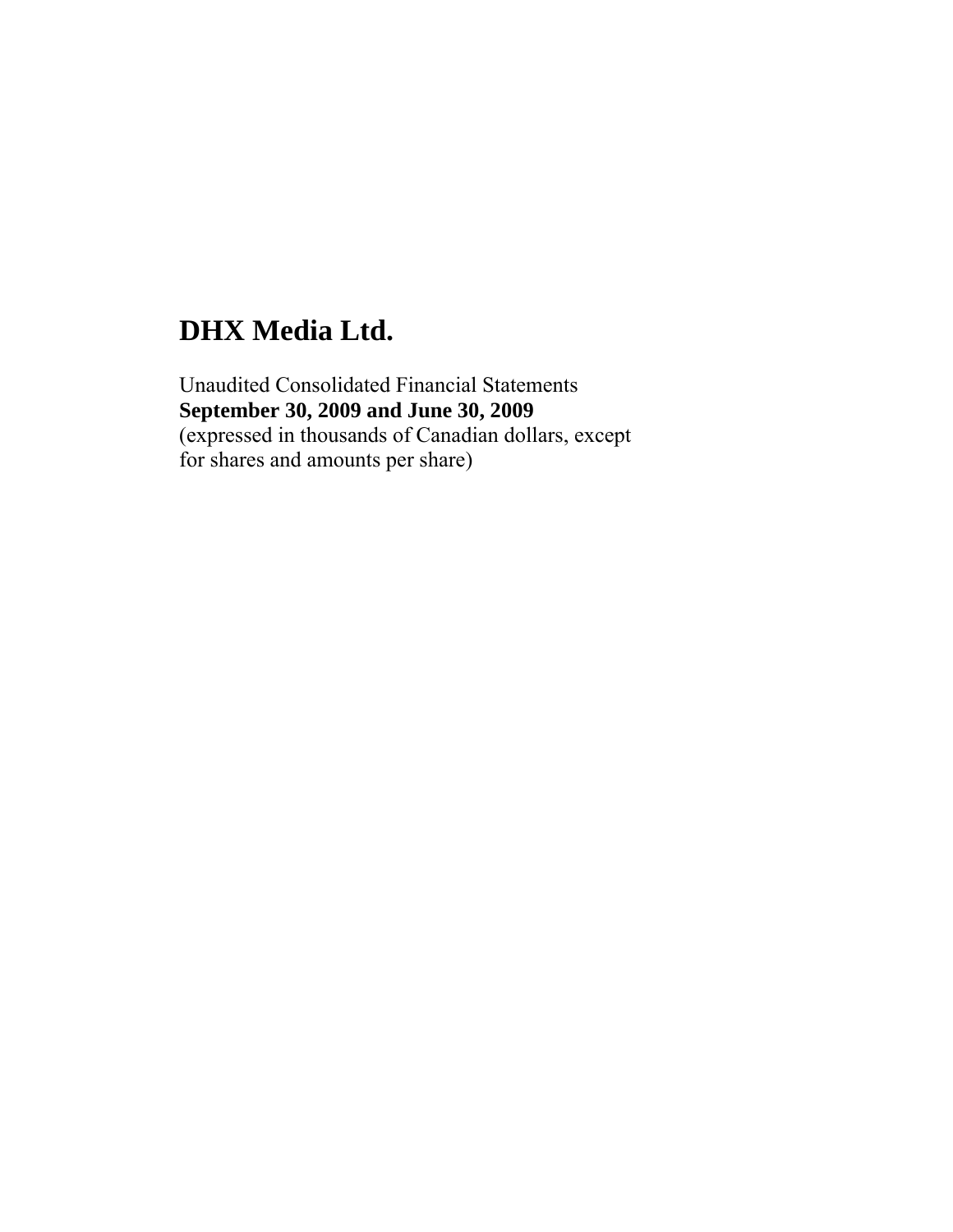November 12, 2009

#### **Management's Responsibility for Financial Reporting**

The accompanying unaudited interim consolidated financial statements, Management's Discussion and Analysis ("MD&A") and supplemental information of DHX Media Ltd. (the "Company") are the responsibility of management and have been approved by the Audit Committee of the Board of Directors ("The Board"). The Board is responsible for ensuring that management fulfills its responsibilities for financial reporting, and is ultimately responsible for reviewing and approving the unaudited interim consolidated financial statements and MD&A. The Board carries out this responsibility through its Audit Committee. The Audit Committee reviews the Company's interim consolidated financial statements and recommends their approval by the Board of Directors.

The Audit Committee is appointed by the Board and all of its members are independent directors. It meets with the Company's management and auditors and reviews internal control and financial reporting matters to ensure that management is properly discharging its responsibilities before submitting the financial statements to the Board of Directors for approval.

The unaudited interim consolidated financial statements have been prepared by management in accordance with Canadian generally accepted accounting principles. When alternative methods of accounting exist, management has chosen those it deems most appropriate in the circumstances. The unaudited interim consolidated financial statements and information in the MD&A necessarily include amounts based on informed judgements and estimates of the expected effects of current events and transactions with appropriate consideration to materiality. In addition, in preparing the financial information management must make determinations as to the relevancy of information to be included, and make estimates and assumptions that affect reported information. The MD&A also includes information regarding the impact of current transactions and events, sources of liquidity and capital resources, operating trends, risks and uncertainties. Actual results in the future may differ materially from our present assessment of this information because future events and circumstances may not occur as expected.

#### **These unaudited interim financial statements have not been reviewed by the external auditors of the Company.**

(signed) "*Michael Donovan"* (signed) *"Dana Landry"* Chief Executive Officer Halifax, Nova Scotia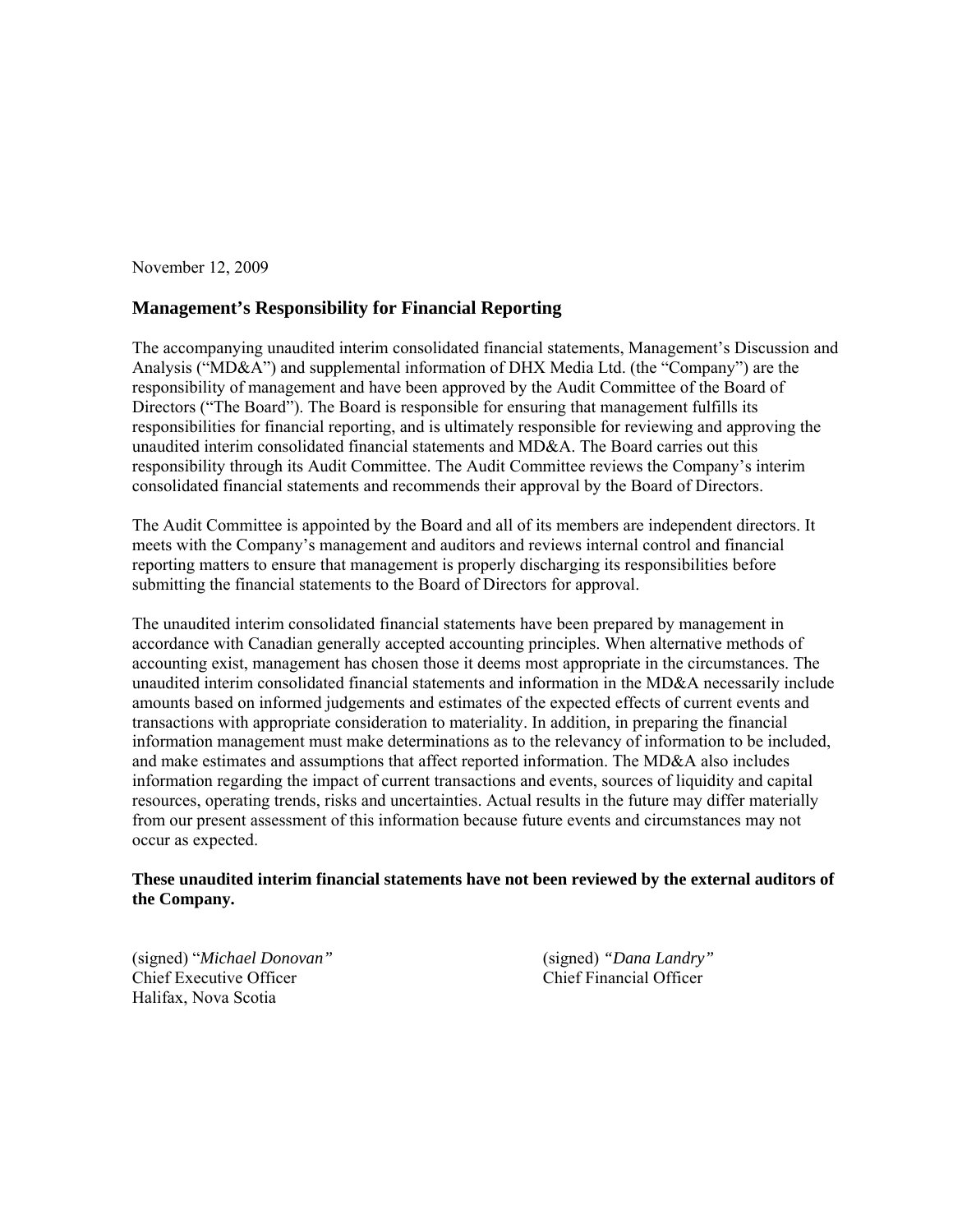#### (expressed in thousands of Canadian dollars)

|                                                                                                                            | September 30,<br>2009<br>\$ | <b>June 30,</b><br>2009<br>\$ |
|----------------------------------------------------------------------------------------------------------------------------|-----------------------------|-------------------------------|
| <b>Assets</b>                                                                                                              |                             |                               |
| <b>Current assets</b>                                                                                                      |                             |                               |
| Cash<br>Short-term investments                                                                                             | 11,420<br>72                | 10,806<br>272                 |
| Amounts receivable (note 4)<br>Prepaid expenses and deposits                                                               | 66,766<br>590               | 72,466<br>429                 |
| Current portion of investment in film and television programs (note 5)                                                     | 15,667                      | 19,979                        |
|                                                                                                                            | 94,515                      | 103,952                       |
| Investment in film and television programs (note 5)<br>Restricted cash                                                     | 15,391<br>8                 | 15,848<br>8                   |
| Investment in production companies (note 6)                                                                                | 2,554                       | 2,472                         |
| Assets related to discontinued operations (note 7)<br>Property, plant, and equipment                                       | 6<br>8,071                  | 6<br>8,243                    |
| Long-term investment                                                                                                       | 2,042                       | 2,042                         |
| Intangible assets (note 8)                                                                                                 | 4,873                       | 5,144                         |
| Goodwill (note 8)                                                                                                          | 11,088                      | 11,088                        |
|                                                                                                                            | 138,548                     | 148,803                       |
| <b>Liabilities</b>                                                                                                         |                             |                               |
| <b>Current liabilities</b>                                                                                                 |                             |                               |
| Bank indebtedness (note 9)                                                                                                 | 3,155                       | 2,750                         |
| Accounts payable and accrued liabilities                                                                                   | 13,597                      | 15,476                        |
| Deferred revenue                                                                                                           | 8,205                       | 10,108                        |
| Liabilities related to discontinued operations (note 7)                                                                    | 19                          | 19                            |
| Interim production financing (note 10)<br>Current portion of long-term debt and obligations under capital leases (note 11) | 47,430<br>611               | 53,793<br>635                 |
| Other liability (note 12)                                                                                                  | 25                          | 675                           |
|                                                                                                                            | 73,042                      | 83,456                        |
| Long-term debt and obligations under capital leases (note 11)                                                              | 3,032                       | 3,164                         |
| Future income taxes                                                                                                        | 1,486                       | 1,416                         |
| Non-controlling interest                                                                                                   | 240                         | 217                           |
|                                                                                                                            | 77,800                      | 88,253                        |
| <b>Shareholders' Equity</b>                                                                                                |                             |                               |
| Share capital and contributed surplus (note 13)                                                                            | 61,914                      | 61,725                        |
| <b>Deficit</b>                                                                                                             | (1, 166)                    | (1,175)                       |
|                                                                                                                            | 60,748                      | 60,550                        |
|                                                                                                                            | 138,548                     | 148,803                       |
|                                                                                                                            |                             |                               |

#### **Commitments (note 14)**

The accompanying notes form an integral part of these financial statements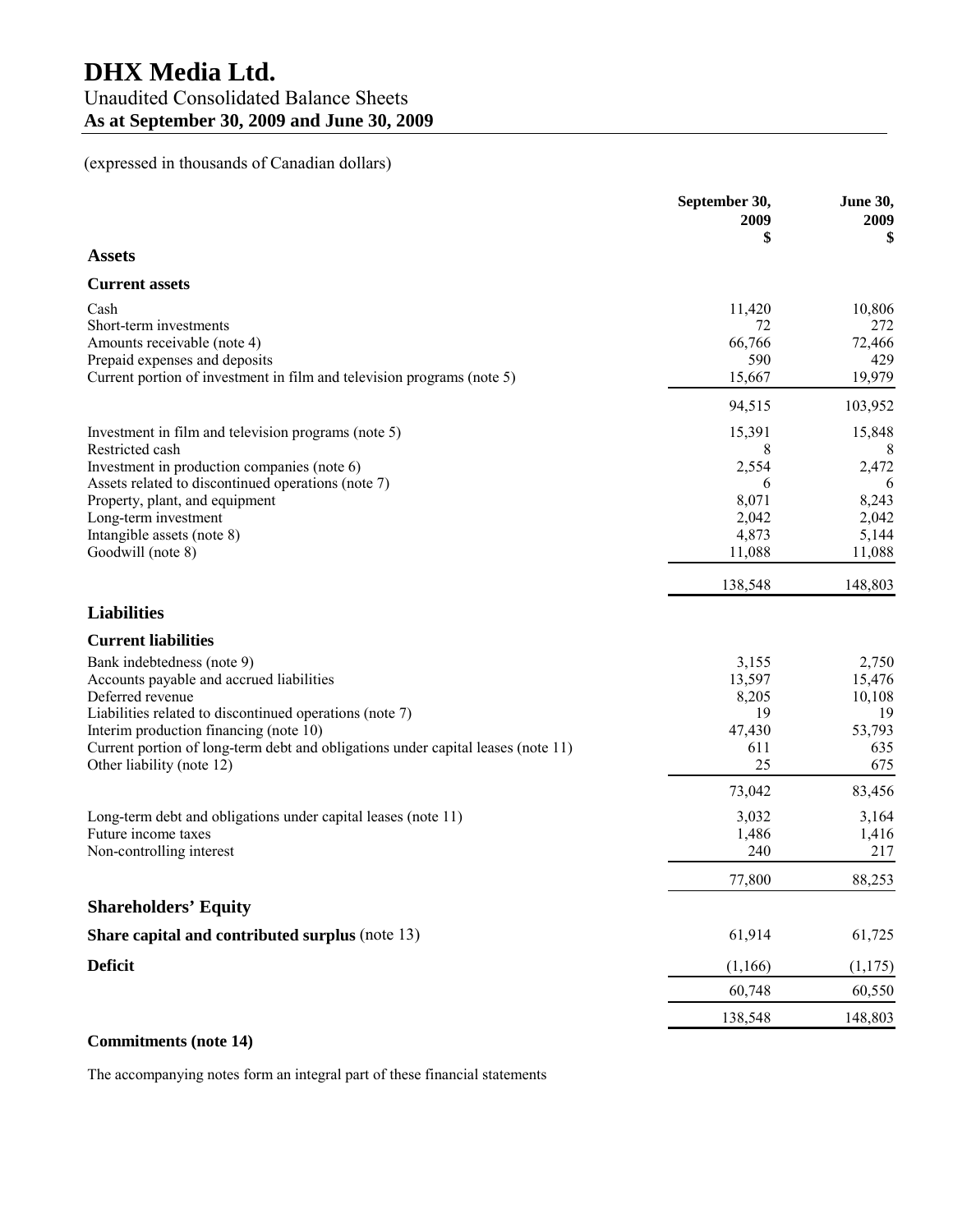Unaudited Consolidated Statements of Income and Comprehensive Income and Deficit **For the three-month periods ended September 30, 2009 and 2008** 

(expressed in thousands of Canadian dollars except for amounts per share)

|                                                                            | For the<br>three-month                | For the<br>three-month                |
|----------------------------------------------------------------------------|---------------------------------------|---------------------------------------|
|                                                                            | period ended<br>September 30,<br>2009 | period ended<br>September 30,<br>2008 |
|                                                                            | \$                                    | \$                                    |
| <b>Revenues</b>                                                            | 12,948                                | 16,871                                |
| Direct production costs and amortization of film and television produced   | 8,287                                 | 11,878                                |
|                                                                            | 4,661                                 | 4,993                                 |
| <b>Operating expenses</b>                                                  |                                       |                                       |
| Amortization of acquired library                                           | 287                                   | 141                                   |
| Impairment in value of certain investment in film and television programs  | 159                                   |                                       |
| Development expenses                                                       | 25                                    | 8                                     |
| Selling, general and administrative                                        | 3,452                                 | 3,338                                 |
|                                                                            | 3,923                                 | 3,487                                 |
| Income before the following                                                | 738                                   | 1,506                                 |
| Amortization                                                               | 490                                   | 519                                   |
| Interest expense                                                           | 77                                    | 109                                   |
| Interest income                                                            | (6)                                   | (12)                                  |
| Loss (income) from strategic investments                                   | 53                                    | (72)                                  |
| Non-controlling interest                                                   | 23                                    | 7                                     |
| Income before income taxes                                                 | 101                                   | 955                                   |
| <b>Provision for (recovery of) income taxes</b>                            |                                       |                                       |
| Large corporation taxes                                                    | 15                                    | 10                                    |
| Current income taxes                                                       | 7                                     | 45                                    |
| Future income taxes                                                        | 70                                    | 290                                   |
|                                                                            | 92                                    | 345                                   |
| Net income and comprehensive income for the period before discontinued     |                                       |                                       |
| operations                                                                 | 9                                     | 610                                   |
| Discontinued operations, net of income tax (note 7)                        |                                       | (80)                                  |
| Net income and comprehensive income for the period                         | 9                                     | 530                                   |
| Deficit - Beginning of period                                              | (1, 175)                              | (1, 550)                              |
| Deficit - End of period                                                    | (1,166)                               | (1,020)                               |
| Basic earnings before discontinued operations per common share (note 15)   | 0.00                                  | 0.01                                  |
| Diluted earnings before discontinued operations per common share (note 15) | 0.00                                  | 0.01                                  |
| Basic earnings per common share (note 15)                                  | 0.00                                  | 0.01                                  |
| Diluted earnings per common share (note 15)                                | 0.00                                  | 0.01                                  |
|                                                                            |                                       |                                       |

The accompanying notes form an integral part of these financial statements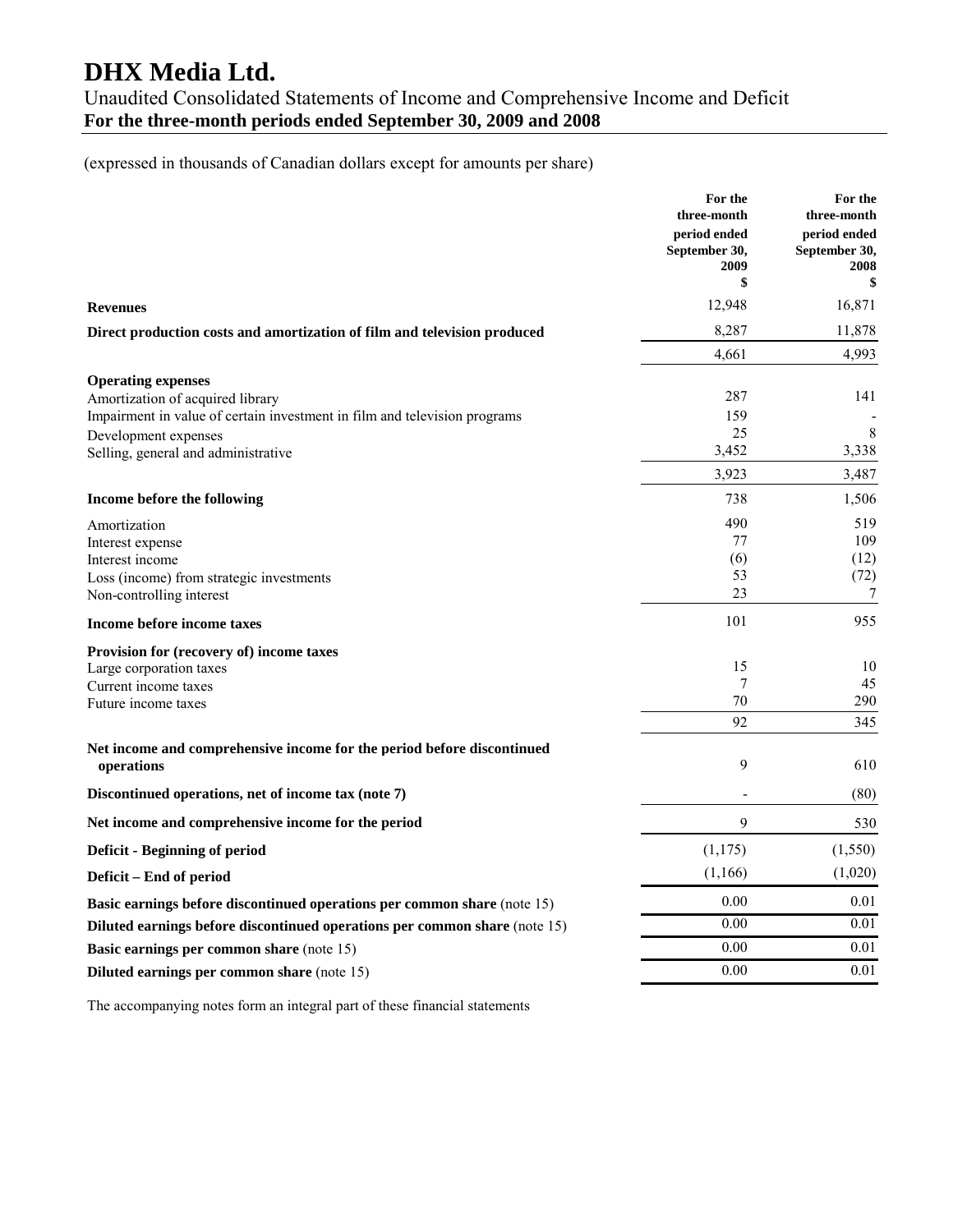### Unaudited Consolidated Statements of Cash Flows **For the three-month periods ended September 30, 2009 and 2008**

#### (expressed in thousands of Canadian dollars)

|                                                                                                                                        | For the<br>three-month<br>period ended<br>September 30,<br>2009 | For the<br>three-month<br>period ended<br>September 30,<br>2008 |
|----------------------------------------------------------------------------------------------------------------------------------------|-----------------------------------------------------------------|-----------------------------------------------------------------|
| Cash provided by (used in)                                                                                                             | \$                                                              | \$                                                              |
| <b>Operating activities</b>                                                                                                            |                                                                 |                                                                 |
| Net income for the period                                                                                                              | 9                                                               | 530                                                             |
| Discontinued operations, net of income tax                                                                                             |                                                                 | 80                                                              |
| Charges (credits) to income not involving cash                                                                                         |                                                                 |                                                                 |
| Amortization of film and television programs                                                                                           | 6,390                                                           | 11,229                                                          |
| Amortization of acquired library                                                                                                       | 287                                                             | 141                                                             |
| Amortization of property, plant, and equipment<br>Amortization of intangible assets                                                    | 219<br>271                                                      | 191<br>328                                                      |
| Impairment in value of certain investment in film and television programs                                                              | 159                                                             |                                                                 |
| Unrealized loss (gain) on short-term investments                                                                                       | 74                                                              | (49)                                                            |
| Gain on disposal of short-term investments                                                                                             | (18)                                                            | (16)                                                            |
| Stock-based compensation                                                                                                               | 301                                                             | 190                                                             |
| Interest on promissory notes                                                                                                           | 3                                                               | 3                                                               |
| Non-controlling interest                                                                                                               | 23                                                              | 7                                                               |
| Future income taxes                                                                                                                    | 70                                                              | 290                                                             |
|                                                                                                                                        | 7,788                                                           | 12,924                                                          |
| Investment in film and television programs                                                                                             | (2,067)                                                         | (10, 321)                                                       |
| Net change in non-cash working capital related to operations (note 16)                                                                 | 1,757                                                           | (9, 468)                                                        |
| Cash provided by (used in) operating activities - continuing operations<br>Cash used in operating activities - discontinued operations | 7,478                                                           | (6,865)<br>(70)                                                 |
| Cash provided by (used in) operating activities                                                                                        | 7,478                                                           | (6,935)                                                         |
| <b>Financing activities</b>                                                                                                            |                                                                 |                                                                 |
| Common shares repurchased and cancelled                                                                                                | (115)                                                           |                                                                 |
| Proceeds from bank indebtedness                                                                                                        | 405                                                             | 95                                                              |
| Proceeds from (repayment of) interim production financing                                                                              | (6, 363)                                                        | 5,953                                                           |
| Proceeds from long-term debt                                                                                                           |                                                                 | 694                                                             |
| Repayment of long-term debt                                                                                                            | (156)                                                           | (176)                                                           |
| Repayment of other liability                                                                                                           | (650)                                                           |                                                                 |
| Cash from (used in) financing activities - continuing operations<br>Cash used in financing activities - discontinued operations        | (6, 879)                                                        | 6,566<br>(5)                                                    |
| Cash from (used in) financing activities                                                                                               | (6, 879)                                                        | 6,561                                                           |
| <b>Investing activities</b>                                                                                                            |                                                                 |                                                                 |
| <b>Business acquisitions</b>                                                                                                           |                                                                 | (843)                                                           |
| Acquisitions of short-term investments                                                                                                 |                                                                 | (84)                                                            |
| Proceeds on disposal of short-term investments                                                                                         | 144                                                             | 164                                                             |
| Acquisition of property, plant, and equipment                                                                                          | (47)                                                            | (721)                                                           |
| Net cash advances to investees                                                                                                         | (82)                                                            | (149)                                                           |
| Cash from (used in) investing activities                                                                                               | 15                                                              | (1,633)                                                         |
| Net change in cash during the periods                                                                                                  | 614                                                             | (2,007)                                                         |
| <b>Cash - Beginning of periods</b>                                                                                                     | 10,806                                                          | 8,826                                                           |
| Cash - End of periods                                                                                                                  | 11,420                                                          | 6,819                                                           |

The accompanying notes form an integral part of these financial statements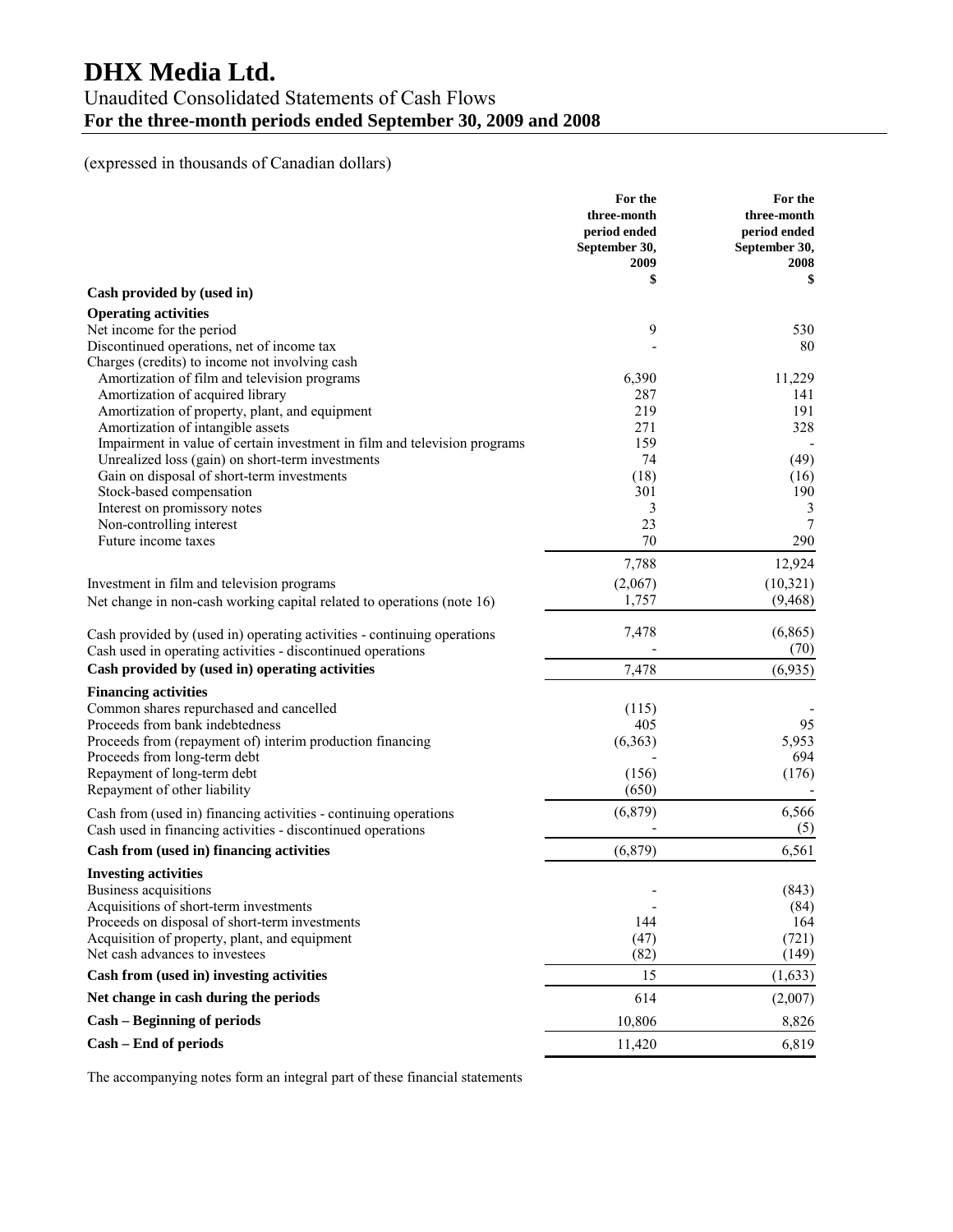#### **1 Nature of the business and significant accounting policies**

DHX Media Ltd. (the "Company") is a public company whose common shares were admitted to trading on the Alternate Investment Market (AIM) and the Toronto Stock Exchange (TSX) on May 19, 2006 (symbol DHX). The Company, incorporated on February 12, 2004 under the laws of the Province of Nova Scotia, Canada, and continued on April 25, 2006 under the Canada Business Corporation Act, develops, produces and distributes films and television programs for the domestic and international markets. The address of the head office is 1478 Queen Street, Halifax, Nova Scotia, Canada, B3J 2H7.

#### **Basis of presentation**

The accompanying unaudited interim financial statements have been prepared in accordance with the requirements of the Canadian Institute of Chartered Accountants ("CICA") Handbook Section 1751 "Interim Financial Statements." Accordingly, certain information and note disclosure normally included in annual financial statements prepared in accordance with Canadian generally accepted accounting principles have been omitted or condensed. In the opinion of management, these statements include all adjustments, consisting of normal accruals, considered necessary by management to present a fair statement of the results of operations, financial position and cash flows. Except as indicated in note 2, these unaudited interim financial statements were prepared using the same accounting principles as were used for the consolidated financial statements for the year ended June 30, 2009 and should be read in conjunction with the financial statements of the Company for the year ended June 30, 2009, as set out in the 2009 Annual Financial Statements, available at www.sedar.com.

#### **2 Changes in accounting policies and future accounting standard changes**

#### **a) Goodwill and intangible assets and financial instruments**

#### *Goodwill and Intangible Assets*

On July 1, 2009, the Company adopted CICA Handbook Section 3064, "*Goodwill and Intangible Assets"* replacing Section 3062 "*Goodwill and Other Intangible Assets*" and Section 3450 "*Research and Development Costs*". The section establishes revised standards for recognition, measurement, presentation and disclosure of goodwill and intangible assets. The provisions relating to the definition and initial recognition of intangible assets, including internally generated intangible assets, are aligned with International Accounting Standard ("IAS") 38, "*Intangible Assets".* Recommended disclosures from this section have been included in note 8 to these financial statements.

The Company has applied this standard without restatement of prior periods.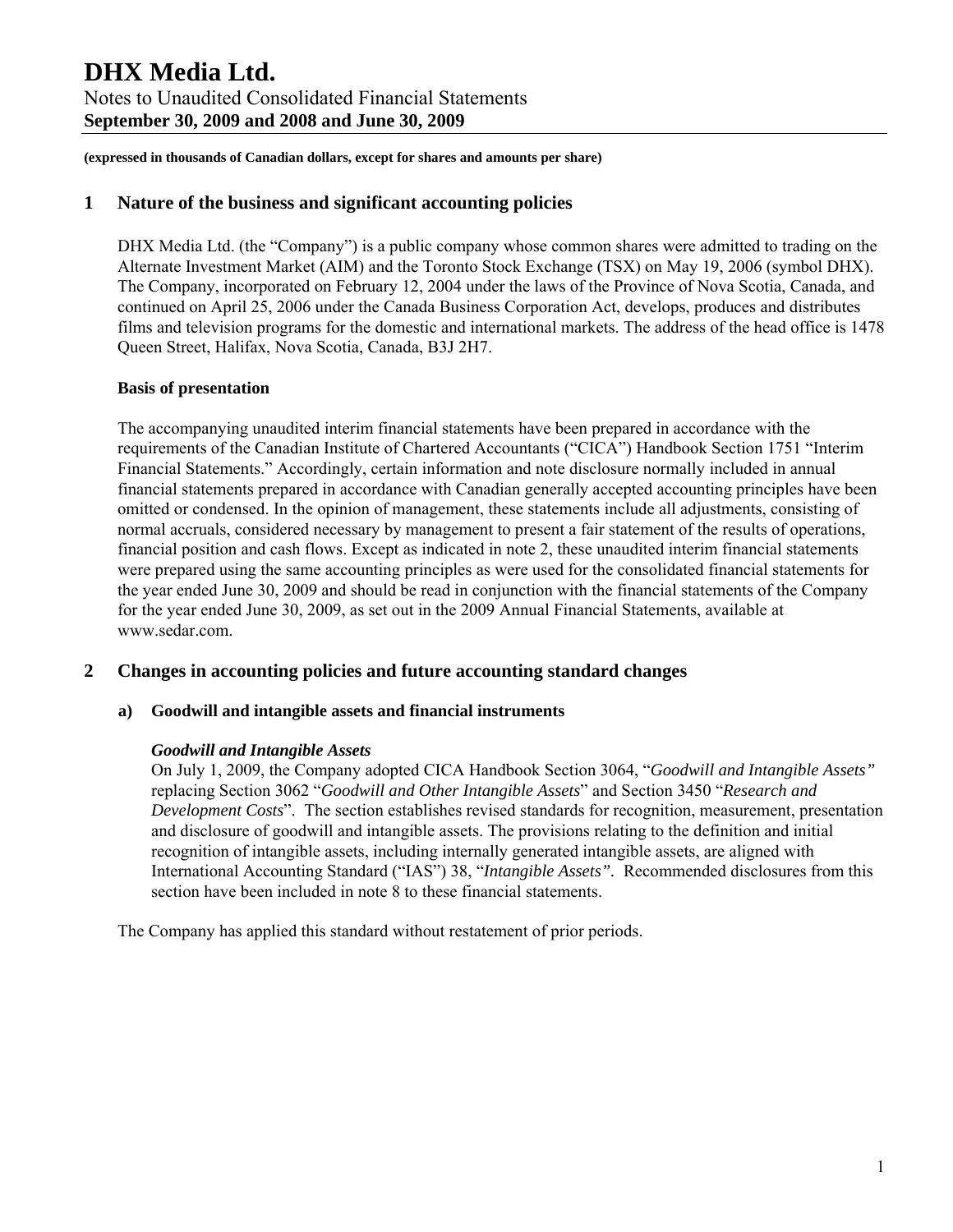#### **2 Changes in accounting policies and future accounting standard changes** (continued)

The following is an overview of accounting standards that the Company will be required to adopt in future years:

#### **b) Future accounting standard changes**

In January 2006, the Canadian Accounting Standards Board ("AcSB") announced its decision to replace Canadian GAAP with International Financial Reporting Standards ("IFRS"). On February 13, 2008, the AcSB confirmed January 1, 2011 as the mandatory changeover date to IFRS for all Canadian publicly accountable enterprises. This means that the Company will be required to prepare IFRS financial statements for the interim periods and fiscal year ends beginning in 2011.

While IFRS is based on a conceptual framework similar to Canadian GAAP, there are significant differences which the Company is beginning to assess. The Company will commence reporting under the new standards on July 1, 2011. The Company has begun to assess the impact of IFRS on the Company, its information systems and its financial statements.

The CICA issued the following new accounting standards: Section 1582, "*Business Combinations"*, Section 1601, "*Consolidated Financial Statements"*, and Section 1602, "*Non-controlling Interests".* Sections 1582, 1601, and 1602 are effective for fiscal years beginning on or after January 1, 2011 and, accordingly, the Company is anticipating adopting them on July 1, 2011, but as early adoption is permitted, the Company is considering its options.

#### *Business Combinations*

Section 1582 will replace "*Business Combinations"* and improve the relevance, reliability and comparability of the information that a reporting entity provides in its financial statements about a business combination and its effects. This section outlines a variety of changes, including but not limited to the following: an expanded definition of a business, a requirement to measure all business combinations and non-controlling interests at fair value, a requirement to recognize future income tax assets and liabilities, and a requirement to record acquisition and related costs as expenses of the period.

#### *Consolidated Financial Statements and Non-Controlling Interests*

Sections 1601 and 1602 will replace Section 1600, "*Consolidated Financial Statements"*. Section 1601 establishes standards for the preparation of consolidated financial statements and specifically addresses consolidation accounting following a business combination that involves the purchase of an equity interest in one company by another. Section 1602 establishes standards for accounting for a non-controlling interest in a subsidiary in consolidated financial statements subsequent to a business combination.

The Company is in the process of evaluating the impact of disclosure and presentation of these new standards.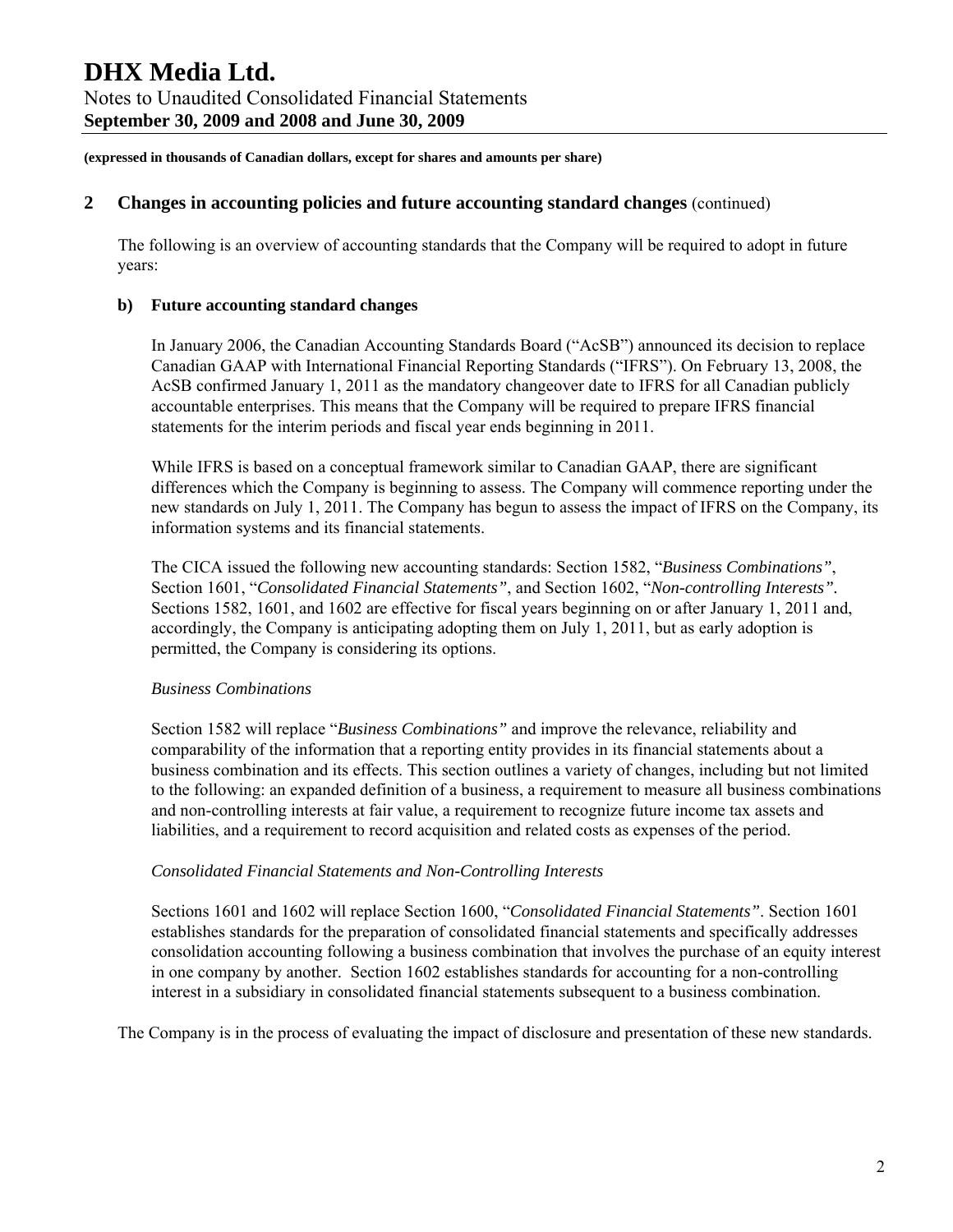#### **3 Acquisitions and long-term investment**

- (a) On July 20, 2008 ("imX Effective Date"), the Company acquired all the outstanding shares in imX Communications Inc. ("imX Communications" or "imX"), for consideration as follows:
	- Cash consideration and transaction costs of \$904, (\$855 and \$49 respectively) on the imX Effective Date; and
	- 118,216 shares of the Company valued at \$175.

The acquisition was accounted for using the purchase method. As such the results of operations reflect revenue and expenses of the assets of imX from the imX Effective Date. The purchase price has been allocated to the assets acquired and liabilities assumed based on their estimated fair value as follows:

| <b>Assets acquired</b>                     |       |
|--------------------------------------------|-------|
| Cash                                       | 30    |
| Accounts receivable                        |       |
| Investment in film and television programs | 172   |
| Future income taxes                        | 940   |
| Goodwill                                   | 73    |
|                                            | 1,217 |
| Less: liabilities assumed                  |       |
| Accounts payable and accrued liabilities   | 138   |
|                                            | 1,079 |

Of the consideration paid for imX, \$75, through the issue of 50,664 common shares of the Company were issued to a former shareholder of imX who is also a director and shareholder of the Company.

During the period, the Company finalized the purchase price allocation upon completion of its review of certain working capital balances.

(b) On November 22, 2007 the Company completed a strategic investment in privately-held Tribal Nova Inc. ("Tribal Nova") by acquiring a minority interest in the company for consideration of \$2,042, including transaction costs of \$42. The Company has accounted for the investment using the cost method.

During the year ended June 30, 2009, Tribal Nova entered into an agreement to issue new Class B preferred shares at a value of \$3,000 to venture capital firms. As part of the transaction, the Company's investment in Tribal Nova was converted from common shares to 2,014,898 Class A preferred shares. These shares are non-redeemable, voting and are currently exchangeable for 2,014,898 Class A common shares.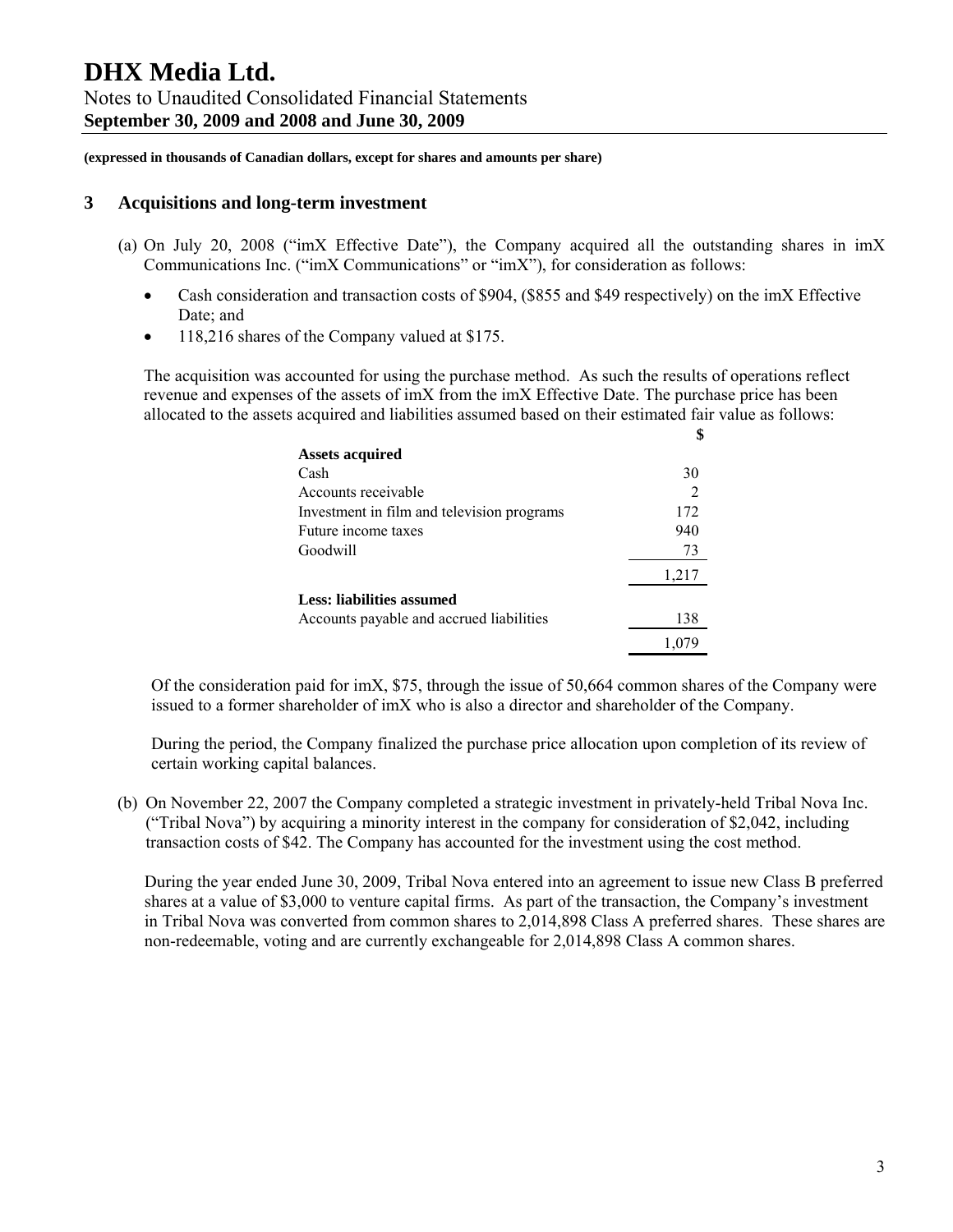**(expressed in thousands of Canadian dollars, except for shares and amounts per share)** 

#### **3 Acquisitions and long-term investment** (continued)

- (c) On December 4, 2007 ("Studio B Effective Date"), the Company acquired all the outstanding shares in Studio B Productions Inc. ("Studio B"), for the consideration ("Studio B Consideration") as follows:
	- Cash consideration of \$8,500 and transaction costs of \$36; and
	- 1,500,000 common shares of the company accrued at a value of \$879.

The acquisition was accounted for using the purchase method. As such the results of operations reflect revenue and expenses of the assets of Studio B from the Studio B Effective Date. The purchase price has been allocated to the assets acquired (including all identifiable intangible assets arising from the purchase) and liabilities assumed based on their estimated fair value at the date of acquisition as follows:

|                                                     | \$     |
|-----------------------------------------------------|--------|
| <b>Assets acquired</b>                              |        |
| Cash                                                | 497    |
| Amounts receivable                                  | 10,494 |
| Investment in production companies                  | 130    |
| Prepaids and deposits                               | 10     |
| Investment in film and television programs          | 4,147  |
| Property, plant and equipment                       | 1,006  |
| Intangible assets                                   | 4,898  |
| Goodwill                                            | 3,858  |
|                                                     |        |
|                                                     | 25,040 |
|                                                     |        |
| Less: liabilities assumed                           |        |
| Bank indebtedness                                   | 297    |
| Accounts payable and accrued liabilities            | 2,742  |
| Deferred revenue                                    | 307    |
| Interim production financing                        | 10,760 |
| Long-term debt and obligations under capital leases | 913    |
| Future income taxes                                 | 606    |
|                                                     | 15,625 |
|                                                     | 9,415  |

- (d) On March 20, 2008 ("Bulldog Effective Date"), the Company acquired all the outstanding shares in Bulldog Interactive Fitness Inc. ("Bulldog Interactive" or "Bulldog"), for the consideration as follows:
	- Cash payment of \$625 on the Bulldog Effective Date and transactions costs of \$7; and
	- 99,333 common shares of the Company valued at \$150.

In December 2008, the Company decided to abandon operations of Bulldog. As such, as at September 30, 2009 and June 30, 2009 the assets and liabilities have been fair valued and the results of Bulldog operations from the Bulldog Effective Date have been retroactively restated and have been shown separately as discontinued operations, net of income taxes in these financial statements (note 7).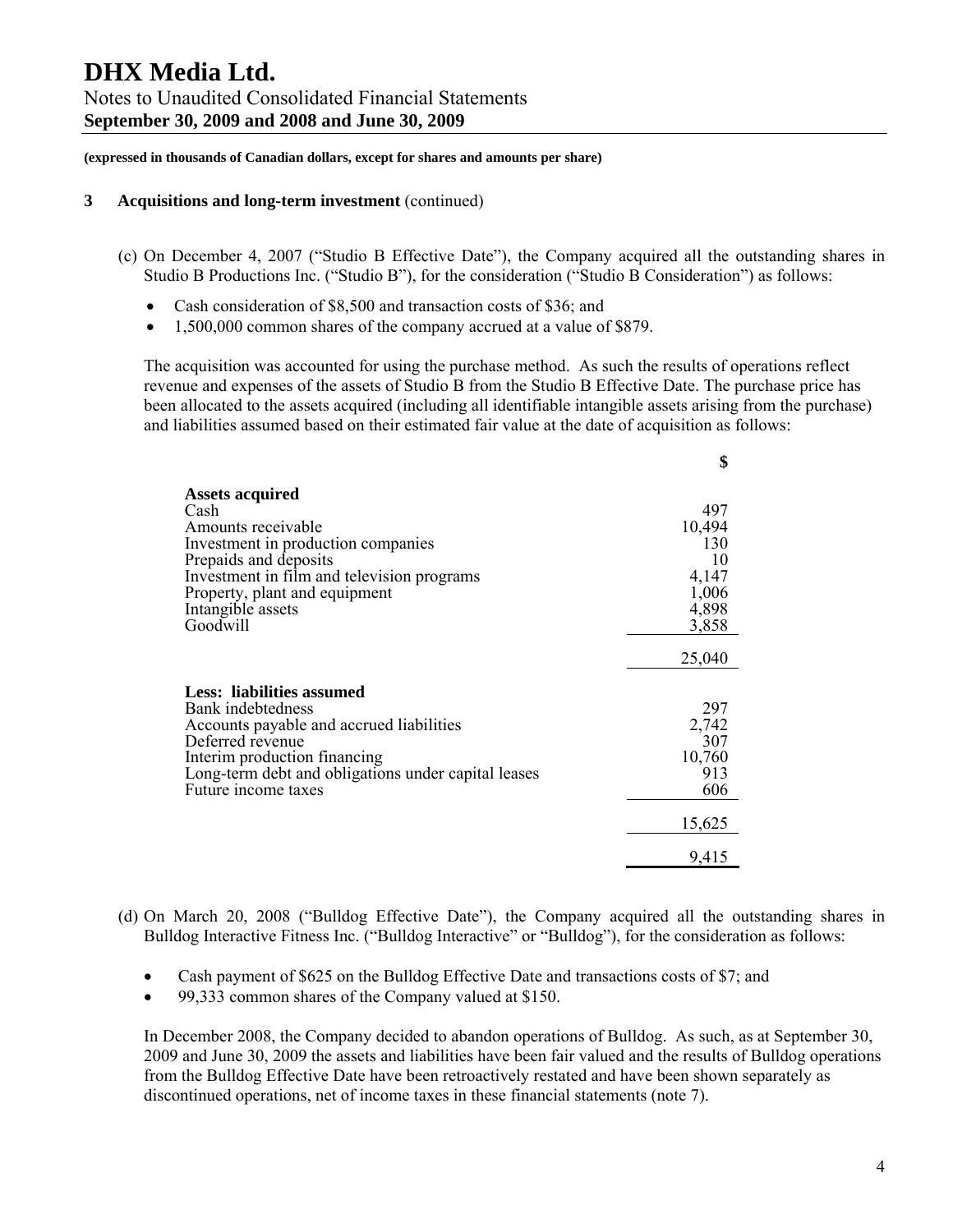Notes to Unaudited Consolidated Financial Statements **September 30, 2009 and 2008 and June 30, 2009** 

**(expressed in thousands of Canadian dollars, except for shares and amounts per share)** 

### **4 Amounts receivable**

|   |                                                                         | September 30,<br>2009<br>\$ | <b>June 30,</b><br>2009<br>\$ |
|---|-------------------------------------------------------------------------|-----------------------------|-------------------------------|
|   | Trade                                                                   | 19,486                      | 22,223                        |
|   | Goods and services taxes recoverable                                    | 369                         | 1,649                         |
|   | Federal and provincial film tax credits and other government assistance | 46,911                      | 48,594                        |
|   |                                                                         | 66,766                      | 72,466                        |
| 5 | <b>Investment in film and television programs</b>                       |                             |                               |
|   |                                                                         | September 30,<br>2009       | June 30,<br>2009              |
|   |                                                                         | \$                          | \$                            |
|   | <b>Development costs</b>                                                | 2,063                       | 1,817                         |
|   | Theatrical and non-theatrical productions in progress                   |                             |                               |
|   | Cost, net of government and third party assistance and third party      |                             |                               |
|   | participation                                                           | 9,967                       | 16,337                        |
|   | Acquired participation rights - theatrical and non-theatrical           |                             |                               |
|   | Cost                                                                    | 5,860                       | 5,860                         |
|   | Accumulated amortization                                                | (3,232)                     | (2,945)                       |
|   |                                                                         | 2,628                       | 2,915                         |
|   | Non-theatrical productions completed and released                       |                             |                               |
|   | Cost, net of government and third party assistance and third party      |                             |                               |
|   | participation<br>Accumulated amortization                               | 126,593<br>(106, 758)       | 118,402                       |
|   | Accumulated impairment in value of certain investment in film and       |                             | (100, 368)                    |
|   | television programs                                                     | (3, 435)                    | (3,276)                       |
|   |                                                                         |                             |                               |
|   |                                                                         | 16,400                      | 14,758                        |
|   |                                                                         | 31,058                      | 35,827                        |
|   | Less: Current portion                                                   | (15,667)                    | (19, 979)                     |
|   |                                                                         | 15,391                      | 15,848                        |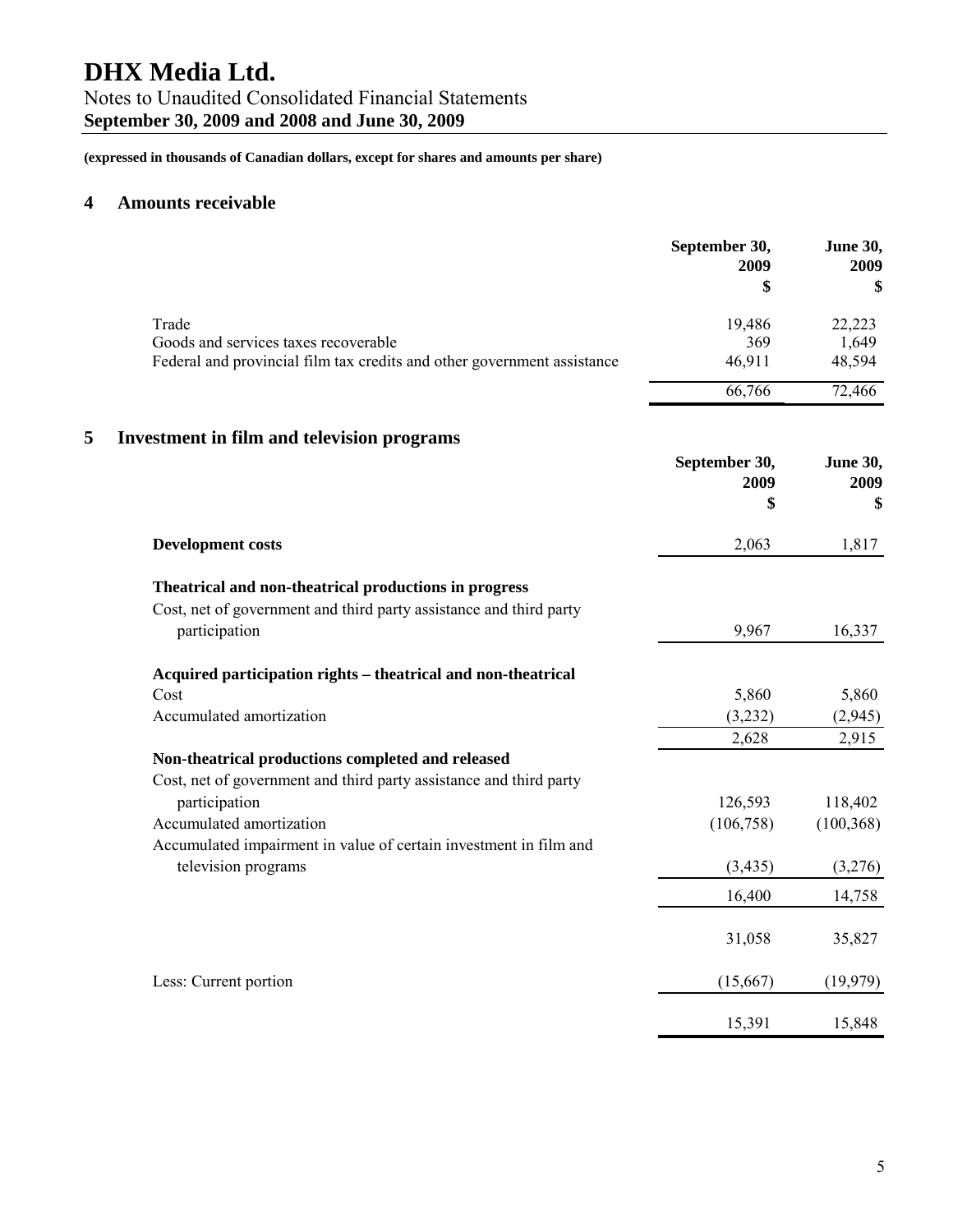**(expressed in thousands of Canadian dollars, except for shares and amounts per share)** 

#### **5 Investment in film and television programs** (continued)

The Company expects that 43% of the costs related to theatrical and non-theatrical productions completed and released will be amortized during the year ending June 30, 2010. The Company expects that 72% of the costs related to theatrical and non-theatrical productions completed and released will be amortized during the threeyear period ending June 30, 2012. The Company expects that over 86% of the costs related to productions completed will be amortized by June 30, 2014.

The Company has estimated the current portion of investment in film and television programs by reference to production delivery schedules, expected revenues in the next twelve months and the related amortization on a production-by-production basis. These estimates are subject to change as ultimate revenues may differ from estimates. No portion of development costs or acquired participation rights has been reflected as current.

During the three-month period ended September 30, 2009, interest of \$438 (three-month period ended September 30, 2008 - \$595) has been capitalized to investment in film and television programs.

#### **6 Investment in production companies**

Investment in production companies represents the Company's investment in investee companies which it accounts for using the equity method.

|                                                                     | September 30,<br>2009 | <b>June 30,</b><br>2009 |
|---------------------------------------------------------------------|-----------------------|-------------------------|
| The continuity of investment in production companies is as follows: |                       | \$                      |
| Opening balance                                                     | 2,472                 | 1,235                   |
| Net cash advances to investees                                      | 82                    | 1,237                   |
|                                                                     | 2.554                 | 2.472                   |

The net cash advances to investees are non-interest bearing and have no set terms of repayment.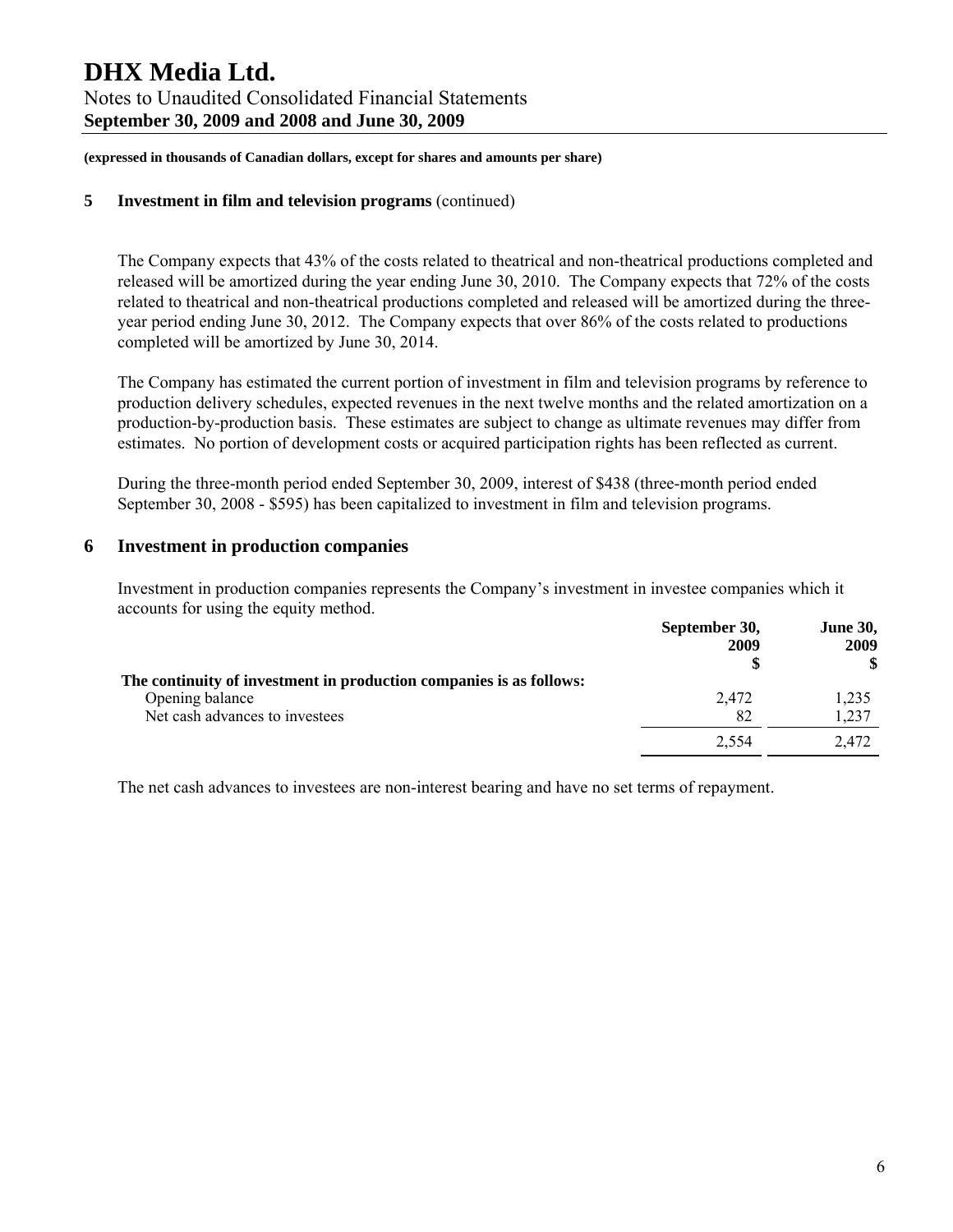#### **7 Discontinued operations**

In December 2008, the Company decided to abandon the operations of Bulldog Interactive (the "Discontinued Business") due to a slow down in franchisee opportunities as a result of the global economic recession. Selected financial information for the Discontinued Business is as follows:

|                                                                                         | <b>Three-month</b><br>period ended<br>September 30,<br>2009<br>\$ | <b>Three-month</b><br>period ended<br>September 30,<br>2008<br>\$ |
|-----------------------------------------------------------------------------------------|-------------------------------------------------------------------|-------------------------------------------------------------------|
| Revenue<br>Direct loss<br>Recovery of income taxes<br>Loss from discontinued operations |                                                                   | 122<br>(125)<br>(45)<br>(80)                                      |
|                                                                                         | September 30,<br>2009<br>\$                                       | <b>June 30,</b><br>2009<br>\$                                     |
| <b>Total assets</b> (property, plant and equipment)                                     | 6                                                                 | 6                                                                 |
| <b>Bank</b> indebtedness<br>Accounts payable and accrued liabilities<br>Long-term debt  | 12<br>6                                                           | 12<br>6                                                           |
| <b>Total liabilities</b>                                                                | 19                                                                | 19                                                                |

### **8 Intangible assets and goodwill**

#### **Intangible assets**

|                                         |            |                                    | September 30,<br>2009 |
|-----------------------------------------|------------|------------------------------------|-----------------------|
|                                         | Cost<br>\$ | <b>Accumulated</b><br>amortization | <b>Net</b>            |
| Production backlog                      | 1,033      | 687                                | 346                   |
| Broadcaster relationships               | 4,417      | 1,389                              | 3,028                 |
| Customer and distribution relationships | 546        | 186                                | 360                   |
| Non-compete contracts and brand         | 1,788      | 900                                | 888                   |
| Production software                     | 394        | 143                                | 251                   |
|                                         | 8,178      | 3,305                              | 4,873                 |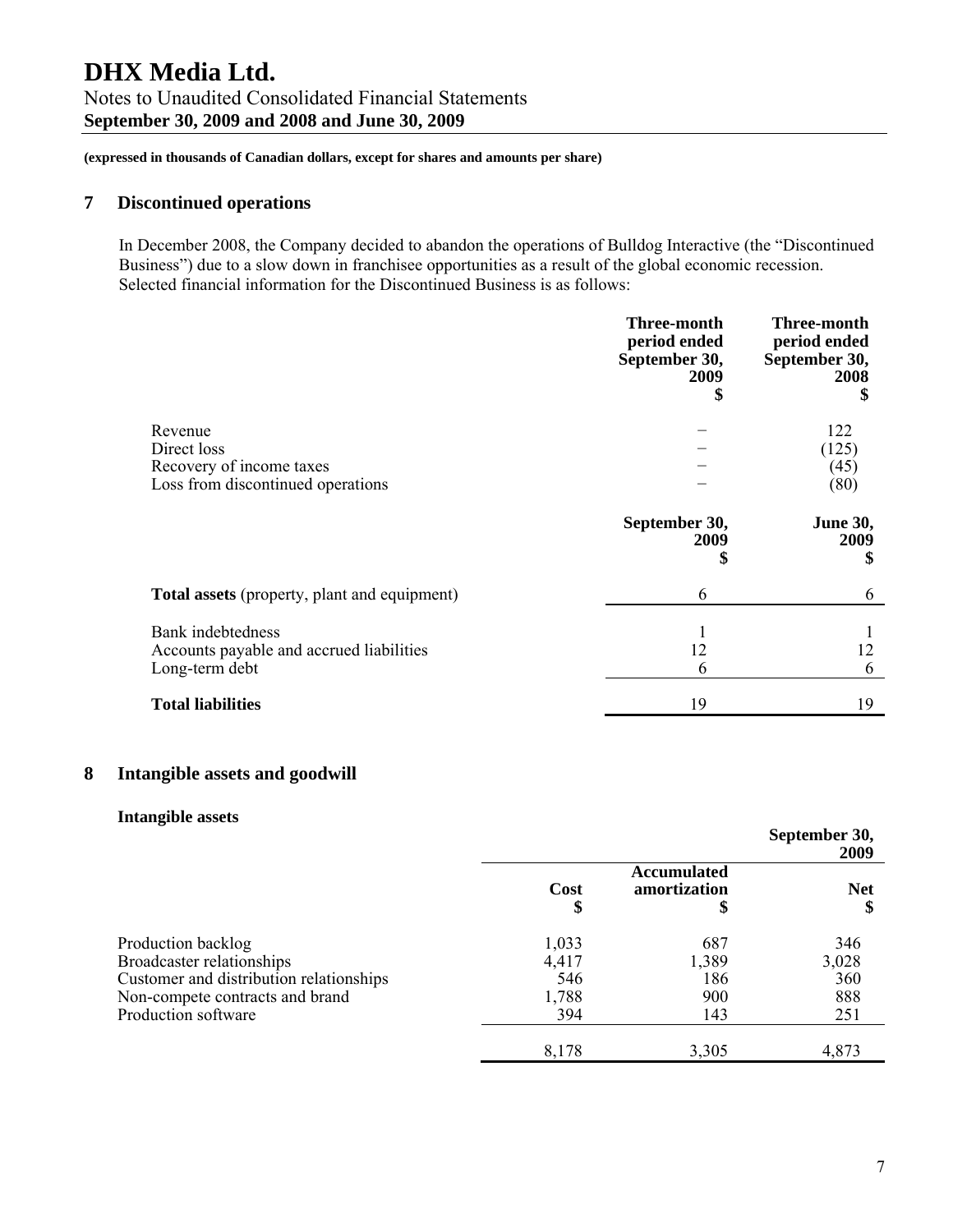#### Notes to Unaudited Consolidated Financial Statements **September 30, 2009 and 2008 and June 30, 2009**

**(expressed in thousands of Canadian dollars, except for shares and amounts per share)** 

#### **8 Intangible assets and goodwill** (continued)

#### **Intangible assets** (continued)

|                                                                                                                                                      |                                       |                                          | <b>June 30,</b><br>2009           |
|------------------------------------------------------------------------------------------------------------------------------------------------------|---------------------------------------|------------------------------------------|-----------------------------------|
|                                                                                                                                                      | Cost<br>\$                            | <b>Accumulated</b><br>amortization<br>\$ | <b>Net</b><br>\$                  |
| Production backlog<br>Broadcaster relationships<br>Customer and distribution relationships<br>Non-compete contracts and brand<br>Production software | 1,033<br>4,417<br>546<br>1,788<br>394 | 613<br>1,257<br>172<br>869<br>123        | 420<br>3,160<br>374<br>919<br>271 |
|                                                                                                                                                      | 8,178                                 | 3,034                                    | 5,144                             |

The continuity of intangible assets is as follows:

|                     | September 30,<br>2009<br>\$ | <b>June 30,</b><br>2009<br>\$ |
|---------------------|-----------------------------|-------------------------------|
| Net opening balance | 5,144                       | 6,418                         |
| Amortization        | (271)                       | (1,274)                       |
|                     | 4,873                       | 5,144                         |

#### **Goodwill**

The Company performed its annual test for goodwill impairment at June 30, 2009, in accordance with its policy. No events or circumstances have occurred since June 30, 2009 to indicate that the fair value of the reporting unit is below its carrying value, therefore no test for impairment of goodwill was required to be conducted for the three-month period ended September 30, 2009.

#### **9 Bank indebtedness**

As of September 30, 2009, bank indebtedness (the "RBC Revolving Operating Credit Facility") was \$3,155 (June 30, 2009 - \$2,750). The maximum amount of the RBC Revolving Operating Credit Facility for general working capital purposes is \$3,510 bearing interest at bank prime plus 1.25% (June 30, 2009 - bank prime plus 1.25%). A general security agreement over all property of the Company has been pledged as security for the RBC Revolving Operating Credit Facility. The availability of the RBC Revolving Operating Credit Facility is subject to the Company maintaining interest and consolidated indebtedness coverage ratios and certain other covenants. The RBC Revolving Operating Credit Facility matures on March 31, 2010. The Company was in compliance with these covenants during the period.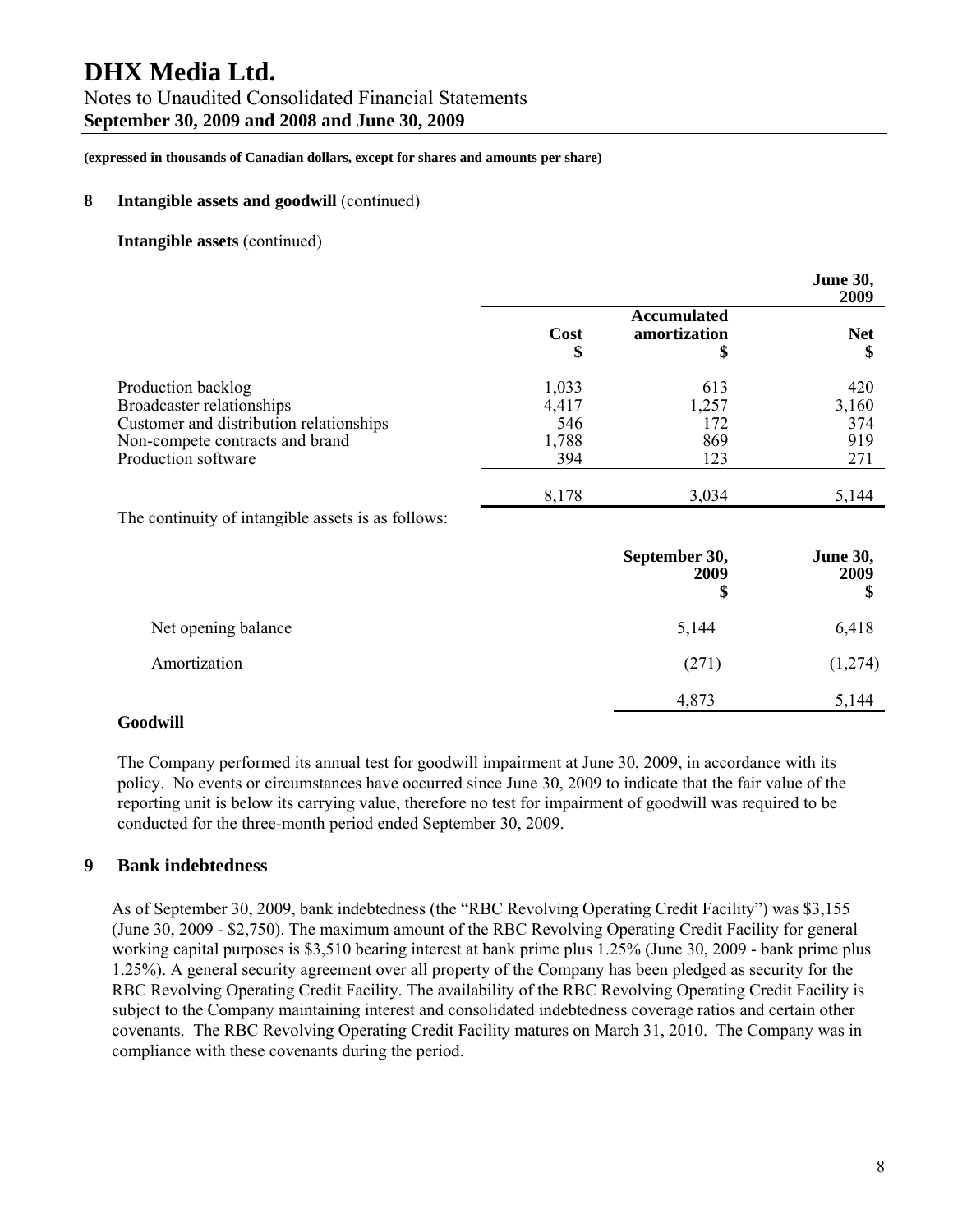Notes to Unaudited Consolidated Financial Statements **September 30, 2009 and 2008 and June 30, 2009** 

**(expressed in thousands of Canadian dollars, except for shares and amounts per share)** 

#### **10 Interim production financing**

|                                                                                                                                                                                                                                                                                                                                            | September 30,<br>2009 | <b>June 30,</b><br>2009 |
|--------------------------------------------------------------------------------------------------------------------------------------------------------------------------------------------------------------------------------------------------------------------------------------------------------------------------------------------|-----------------------|-------------------------|
|                                                                                                                                                                                                                                                                                                                                            | \$                    | \$                      |
| Revolving production credit facility ("RBC Revolving Production Credit Facility")<br>bearing interest at bank prime plus 0.5% - 2.0%. Assignment and direction of specific<br>production financing and licensing contracts receivable, with a net book value of<br>approximately \$44,537 at September 30, 2009 (June 30, 2009 - \$55,318) | 33,278                | 40,401                  |
| Interim production credit facilities with various institutions, bearing interest at bank<br>prime plus $0.5\%$ - 1.25%. Assignment and direction of specific production financing<br>and licensing contracts receivable, with a net book value of approximately \$23,427 at<br>September 30, 2009 (June 30, 2009 - \$15,735)               | 11,874                | 10,903                  |
| Demand production bank loans bearing interest at bank prime plus 1.25% - 1.50%.<br>Assignment and direction of specific production financing and licensing contracts<br>receivable, with a net book value of approximately \$3,316 at September 30, 2009<br>$(June 30, 2009 - $4,459)$                                                     | 2,278                 | 2,489                   |
|                                                                                                                                                                                                                                                                                                                                            | 47,430                | 53,793                  |

During the three-month period ended September 30, 2009, the bank prime rate averaged 2.25% (three-month period ended September 30, 2008 – 4.75%).

The RBC Revolving Production Credit Facility with the Royal Bank has a maximum authorized amount of \$63,231. The RBC Revolving Production Credit Facility is the aggregate of interim production financing of individual programs financed through the Royal Bank which are subject to individual approved tranches (collectively the "RBC Individual Approved Tranches"). Substantially all of the Company's assets and certain of its subsidiaries have been pledged as security for borrowing under the RBC Revolving Production Credit Facility. The RBC Revolving Production Credit Facility matures at various dates up to March 2011, but specifically twenty-four months following the first drawdown of funds in respect of each RBC Individual Approved Tranche.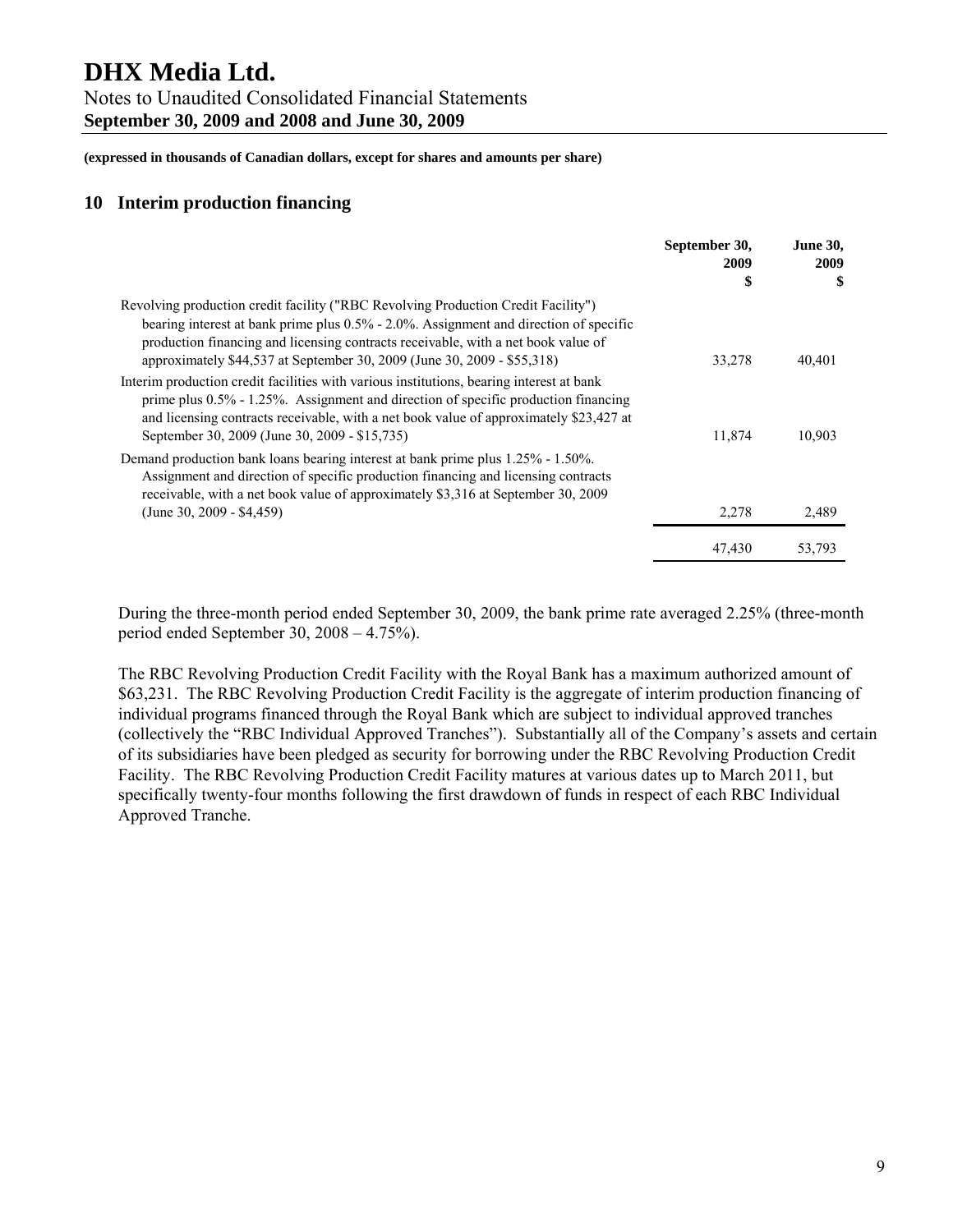Notes to Unaudited Consolidated Financial Statements **September 30, 2009 and 2008 and June 30, 2009** 

**(expressed in thousands of Canadian dollars, except for shares and amounts per share)** 

#### **11 Long-term debt and obligations under capital leases**

|                                                                                                                                                                                                                             | September 30,<br>2009 | <b>June 30,</b><br>2009 |
|-----------------------------------------------------------------------------------------------------------------------------------------------------------------------------------------------------------------------------|-----------------------|-------------------------|
|                                                                                                                                                                                                                             | \$                    | \$                      |
| Loans payable, bearing interest at Business Development Bank of                                                                                                                                                             |                       |                         |
| Canada prime plus 0.5%, maturing in May 2021, repayable in monthly<br>principal installments of \$20 plus interest, secured by first a mortgage on<br>land and building having a net book value of \$4,598 at September 30, |                       |                         |
| $2009$ (June 30, 2009 - \$4,637) and a general assignment of rents                                                                                                                                                          | 2,603                 | 2,663                   |
| Obligation under capital lease, payable in monthly installments of \$22                                                                                                                                                     |                       |                         |
| including interest of 4%, maturing in February 2013                                                                                                                                                                         | 837                   | 893                     |
| Obligations under capital leases, bearing interest at rates ranging from                                                                                                                                                    |                       |                         |
| 5.2% to 8.4%, maturing on dates ranging from June 2010 to December                                                                                                                                                          |                       |                         |
| 2011 and repayable in monthly instalments ranging from \$3 to \$9                                                                                                                                                           | 203                   | 243                     |
|                                                                                                                                                                                                                             | 3,643                 | 3,799                   |
| Less: Current portion                                                                                                                                                                                                       | (611)                 | (635)                   |
|                                                                                                                                                                                                                             | 3,032                 | 3,164                   |

The aggregate amount of principal repayments required in each of the next five years is as follows:

|                           | \$  |
|---------------------------|-----|
| Year ending June 30, 2010 | 478 |
| 2011                      | 542 |
| 2012                      | 504 |
| 2013                      | 411 |
| 2014                      | 239 |

### **12 Other liability**

|                                                                   | September 30,<br>2009 | <b>June 30,</b><br>2009 |
|-------------------------------------------------------------------|-----------------------|-------------------------|
| Other liability related to the acquisition of distribution rights | 25                    | 675                     |

The aggregate amount of payments required during the year ending June 30, 2010 is \$25.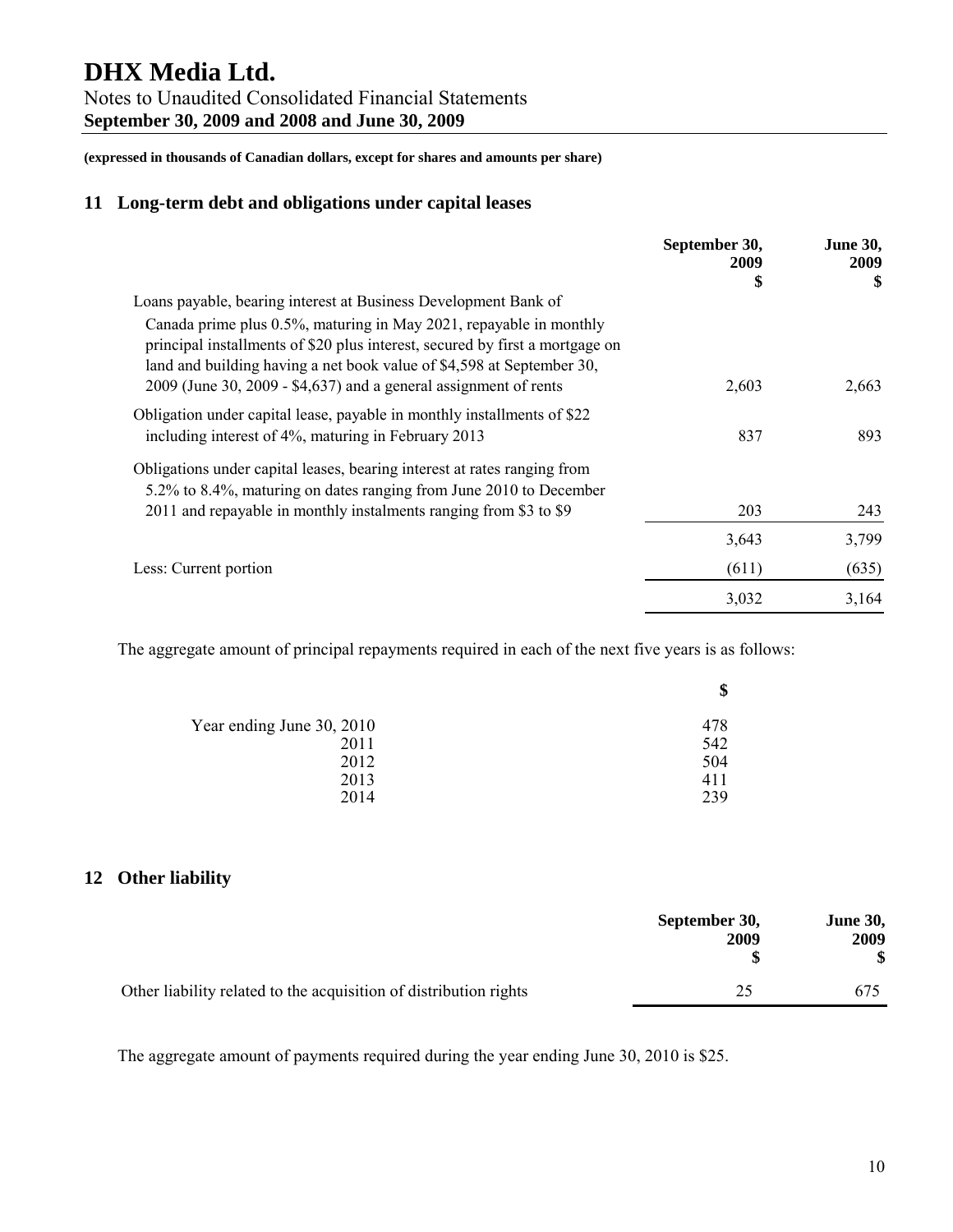#### **13 Share capital and contributed surplus**

#### **a) Authorized**

100,000,000 Preferred variable voting shares, redeemable at the option of the Company at any time at a millionth of a cent per share, no entitlement to dividends, voting Unlimited common shares without nominal or par value

#### **b) Issued and outstanding**

Changes in the Company's issued share capital during the periods were as follows:

|                                                           | September 30,<br>2009 |        |               | June 30,<br>2009 |  |
|-----------------------------------------------------------|-----------------------|--------|---------------|------------------|--|
|                                                           | <b>Number</b>         | Amount | <b>Number</b> | <b>Amount</b>    |  |
|                                                           |                       | \$     |               | \$               |  |
| Preferred variable voting shares (note 13 (c))            | 100,000,000           |        | 100,000,000   |                  |  |
| <b>Common shares</b> (note 13 (d))                        |                       |        |               |                  |  |
| Opening balance                                           | 44,442,711            | 56,758 | 42,715,785    | 55,488           |  |
| Managament bonuses                                        |                       |        | 219,802       | 300              |  |
| Issued as consideration for acquisition of imX            |                       |        | 118,216       | 175              |  |
| Issued in consideration of Studio B Earnout               |                       |        | 1,500,000     | 879              |  |
| Normal course issuer bid shares repurchased and cancelled | (149, 833)            | (115)  | (111,092)     | (84)             |  |
|                                                           | 44,292,878            | 56,643 | 44,442,711    | 56,758           |  |
| Share purchase financing (note 13 (e))                    |                       |        |               |                  |  |
| Opening balance                                           |                       | (419)  |               | (432)            |  |
| Compensation expense                                      |                       | 140    |               |                  |  |
| Interest received on notes                                |                       | 3      |               | 13               |  |
|                                                           |                       | (276)  |               | (419)            |  |
| <b>Warrants</b> (note 13 $(f)$ )                          |                       |        |               |                  |  |
| Opening balance                                           | 4,922,750             | 1,630  | 5,661,163     | 2,070            |  |
| Expiration of warrants                                    |                       |        | (738, 413)    | (440)            |  |
|                                                           | 4,922,750             | 1,630  | 4,922,750     | 1,630            |  |
| Contributed surplus and stock options (note 13 $(g)$ )    |                       |        |               |                  |  |
| Opening balance                                           | 3,766,547             | 3,756  | 2,436,547     | 2,617            |  |
| Compensation expense on options issued during the period  |                       |        | 1,910,000     | 31               |  |
| Management bonuses 2008                                   |                       |        |               | (300)            |  |
| Management bonuses 2009                                   |                       |        |               | 300              |  |
| Compensation expense on existing options                  |                       | 161    |               | 668              |  |
| Options cancelled                                         |                       |        | (580,000)     |                  |  |
| Warrants expired                                          |                       |        |               | 440              |  |
|                                                           | 3,766,547             | 3,917  | 3,766,547     | 3,756            |  |
|                                                           |                       | 61,914 |               | 61,725           |  |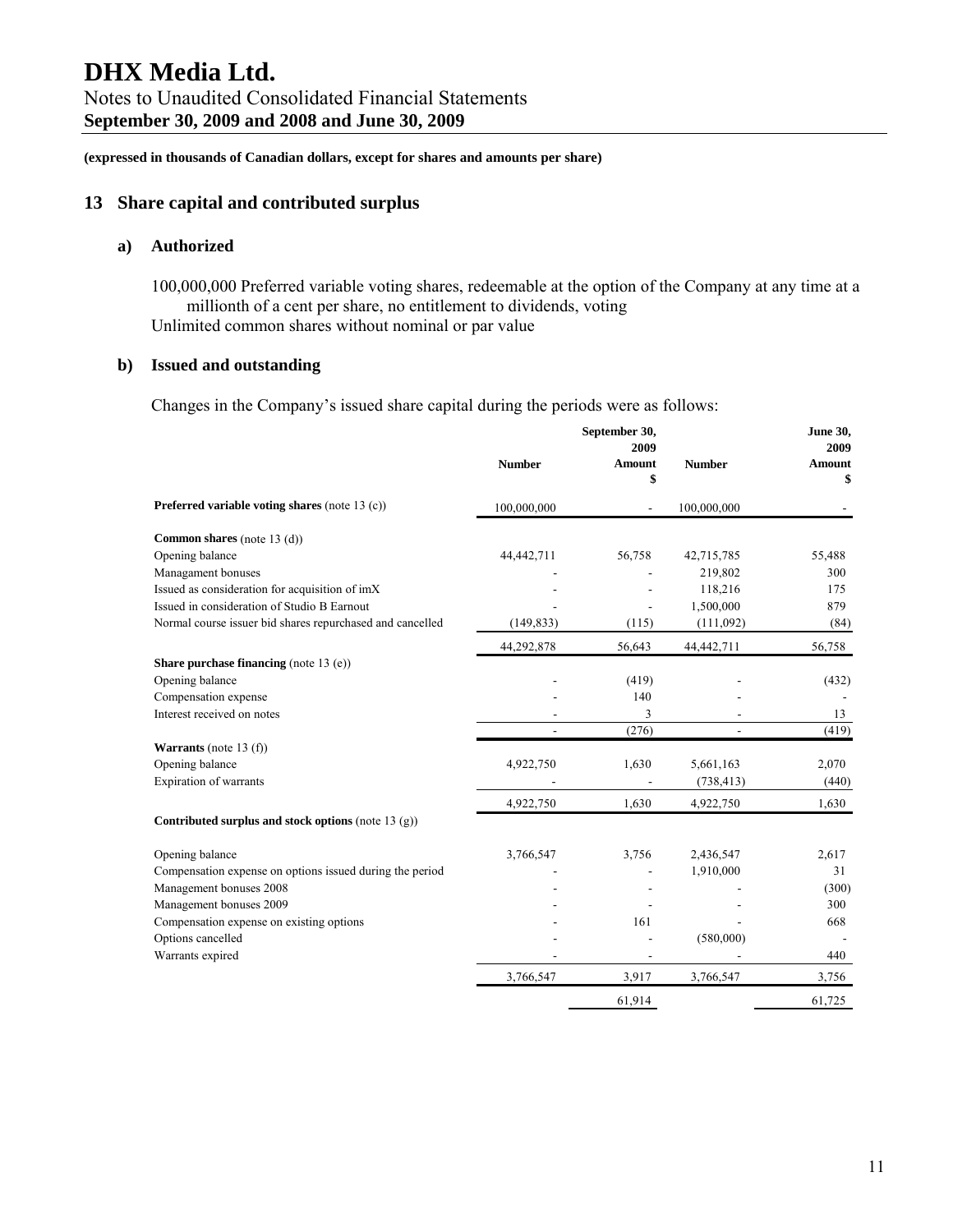## **DHX Media Ltd.**  Notes to Unaudited Consolidated Financial Statements

**September 30, 2009 and 2008 and June 30, 2009** 

**(expressed in thousands of Canadian dollars, except for shares and amounts per share)** 

#### **13 Share capital and contributed surplus** (continued)

#### **c) Preferred variable voting shares**

The Preferred variable voting shares were issued May 12, 2006 to an officer and director.

#### **d) Common shares**

On November 13 and 14, 2007, the Company issued a combined 9,815,000 units ("Unit or Units") from the treasury at a price of \$1.80 per Unit, for aggregate gross proceeds of \$17,667 (the "Offering") plus an additional \$6 for separately issued warrants. Each Unit consisted of one common share and one-half of one common share purchase warrant. Each whole warrant entitles the holder to purchase one common share at a price of \$2.10 per common share, expiring on November 13, 2010.

On May 26, 2008, the Company issued 99,333 common shares at \$1.51 per share, for a gross amount of \$150. The 99,333 common shares were issued to former shareholders of Bulldog in connection with the purchase of Bulldog.

On July 2, 2008, the Company issued 67,552 common shares at \$1.48 per share, for a gross amount of \$100. The 67,552 shares were issued to former shareholders of  $\text{im}X$  in connection with the purchase of imX.

On October 3, 2008, the Company issued 50,664 common shares at \$1.48 per share, for a gross amount of \$75, in settlement of the imX earnout. The 50,664 common shares were issued to former shareholders of imX.

On March 26, 2009, the Company issued 219,802 common shares at \$1.36 per share, for a gross amount of \$300, for payment of certain management performance bonuses accrued at June 30, 2008.

As part of the Company's previously announced normal course issuer bid, 149,833, 109,095 and 1,997 common shares were repurchased for a gross amount of \$115, \$82 and \$2 respectively and cancelled on July 30, 2009, April 27, 2009 and April 28, 2009, respectively.

On May 13, 2009, the company issued 1,500,000 common shares at \$0.59 per share, for a gross amount of \$879 in settlement of the Studio B Earnout. The common shares were issued to the former shareholders of Studio B.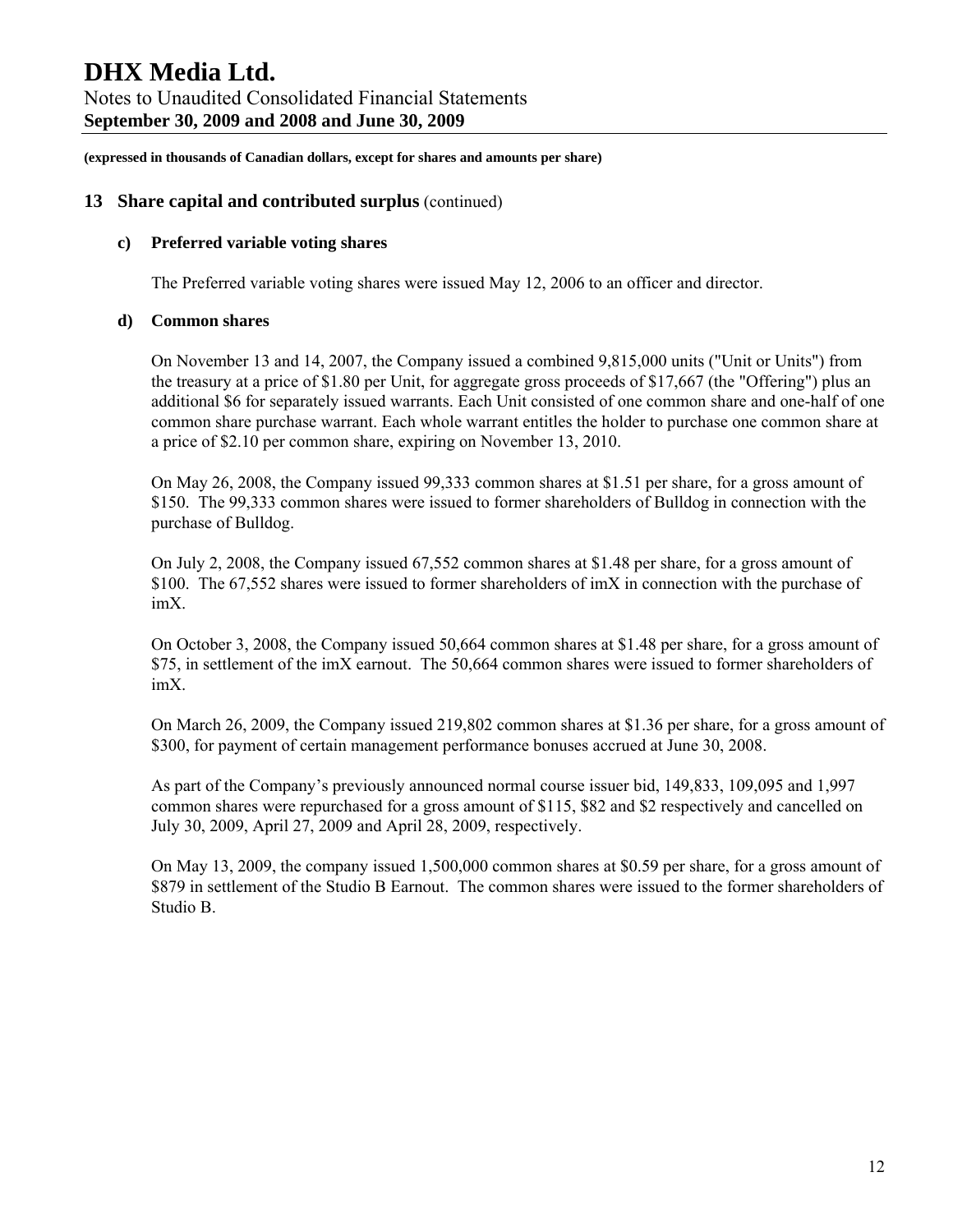**(expressed in thousands of Canadian dollars, except for shares and amounts per share)** 

#### **13 Share capital and contributed surplus** (continued)

#### **e) Share purchase financing**

During the three-month period ended September 30, 2009, the Company issued no amounts for share purchase financing (year ended June 30, 2009 - nil). During the three-month period ended September 30, 2009, \$140 of compensation expense was recognized on employee loans forgiven (three-month period ended September 30, 2008 - \$nil). During the three-month period ended September 30, 2009, \$3 of interest (three-month period ended September 30, 2008 - \$3; year-ended June 30, 2009 - \$13) received on these loans were recorded as capital contributions.

#### **f) Warrants**

During the three-month period ended September 30, 2009 nil warrants were granted and nil expired. In connection with the Offering, the Company issued 4,922,750 common share purchase warrants valued at \$0.35 per warrant for cash consideration. The warrants entitle the shareholders to acquire 4,922,750 common shares for \$2.10 and expire on November 13 and 14, 2010. Also, in connection with the Offering, the Company granted 738,413 common share warrants valued at \$0.60 per warrant to the brokers of the Offering. The warrants entitled holders to purchase 738,413 common shares for \$1.80 and expired on May 13 and 14, 2009.

|                                                  | Number of<br>warrants   | <b>Weighted average</b><br>exercise price<br>per warrant |
|--------------------------------------------------|-------------------------|----------------------------------------------------------|
| Outstanding at June 30, 2008<br>Warrants expired | 5,661,163<br>(738, 413) | 2.06<br>1.80                                             |
| Outstanding at June 30, 2009                     | 4,922,750               | 2.10                                                     |
| <b>Outstanding at September 30, 2009</b>         | 4,922,750               | 2.10                                                     |

The fair value of the warrants has been estimated by management using the Black Scholes option pricing model. The weighted average assumptions used in the pricing model to value the warrants are as follows:

| Risk-free interest rate | 4.25%     |
|-------------------------|-----------|
| Expected option life    | 1.5 years |
| Expected volatility     | 65%       |
| Expected dividend yield | nil       |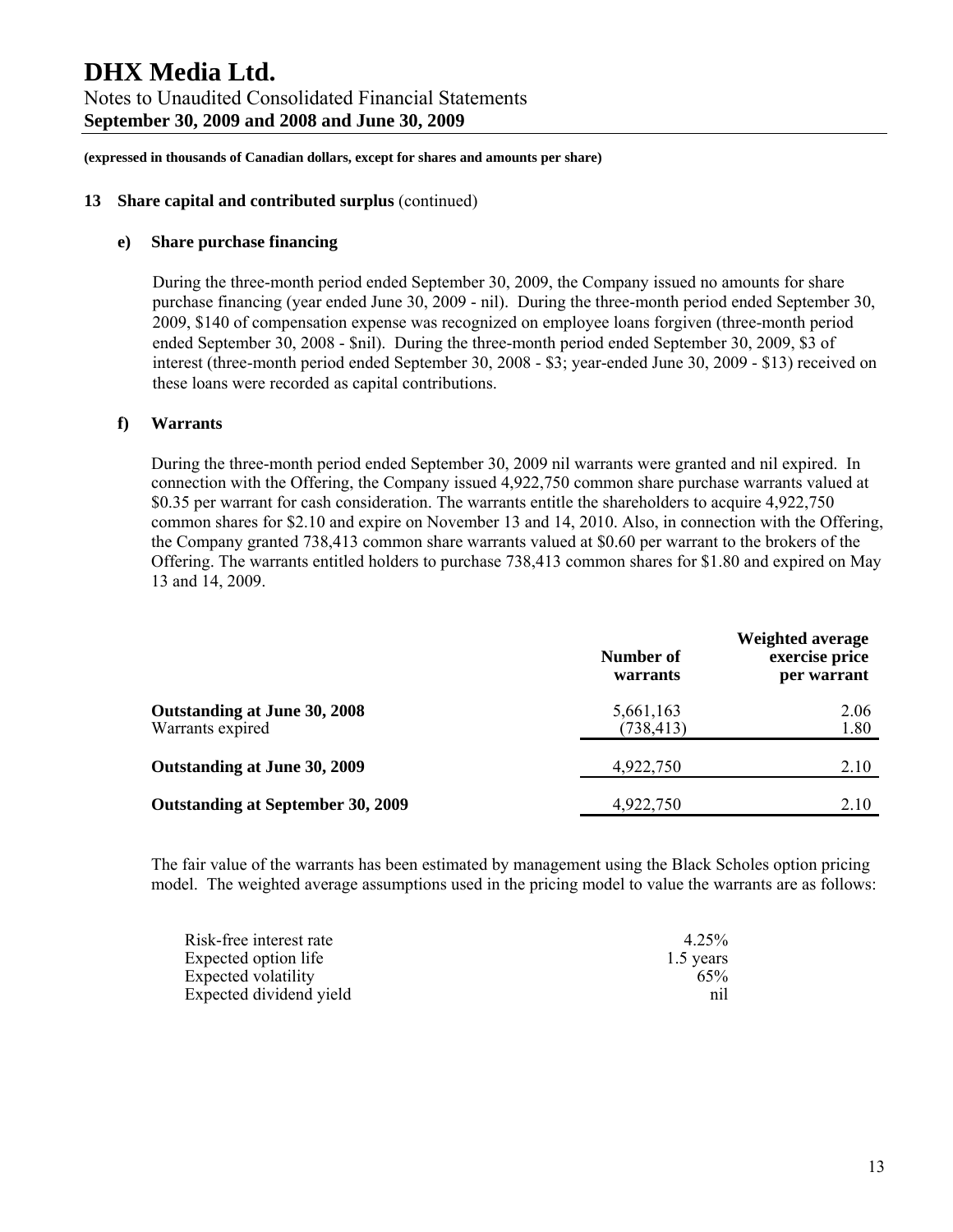#### **13 Share capital and contributed surplus** (continued)

#### **g) Stock options**

On February 13, 2009, the date of the Company's annual general meeting, the shareholders approved an increase to the total maximum number of common shares to be reserved for issuance through the Company stock option plan to 9% of the total number of issued and outstanding common shares at any time. As at September 30, 2009, this amounted to 3,986,359 (June 30, 2009 – 3,999,843).

At September 30, 2009 and June 30, 2009, the Company had the following stock options outstanding:

|                                                                                                     | Number of<br>options                | <b>Weighted average</b><br>exercise price |
|-----------------------------------------------------------------------------------------------------|-------------------------------------|-------------------------------------------|
| Outstanding at June 30, 2008                                                                        | 2,436,547                           | 2.20                                      |
| Granted to an employee                                                                              | 75,000                              | 0.93                                      |
| <b>Outstanding at September 30, 2008</b><br>Granted to employees and directors<br>Options cancelled | 2,511,547<br>1,835,000<br>(580,000) | 1.98<br>0.74<br>2.11                      |
| Outstanding at June 30, 2009 and September 30, 2009                                                 | 3,766,547                           | 1.36                                      |
| <b>Exercisable at September 30, 2008</b>                                                            | 642,024                             | 2.19                                      |
| <b>Exercisable at June 30, 2009</b>                                                                 | 1,081,160                           | 2.03                                      |
| <b>Exercisable at September 30, 2009</b>                                                            | 1,227,410                           | 1.97                                      |

During the year ended June 30, 2009, 1,910,000 stock options were issued to officers, directors and employees at prices ranging from \$0.58 to \$0.93 per share, vesting over four years and expiring from September 26, 2013 to June 17, 2014. No stock options expired during the year ended June 30, 2009 and 580,000 stock options at \$2.11 were cancelled.

During the three-month period ended September 30, 2009, no stock options were issued or cancelled and none expired.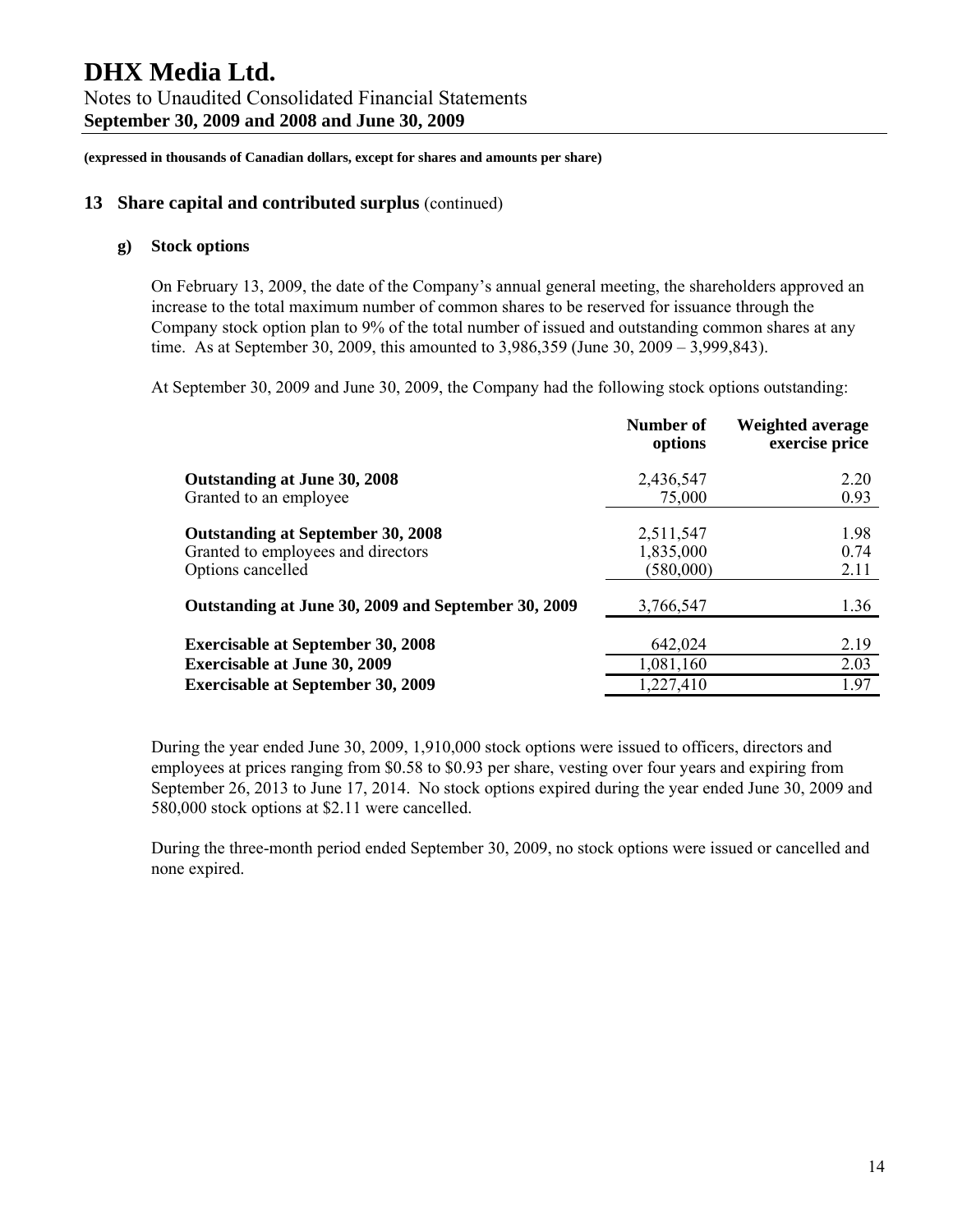#### **13 Share capital and contributed surplus** (continued)

#### **g) Stock options** (continued)

The weighted average grant date value of stock options and assumptions using the Black Scholes option pricing model for the period ended June 30, 2009 are as follows:

|                                   | <b>Year ended</b><br><b>June 30,</b><br>2009 |
|-----------------------------------|----------------------------------------------|
| Weighted average grant date value | \$0.74                                       |
| Risk-free interest rate           | 2.92%                                        |
| Expected option life              | 4 years                                      |
| <b>Expected volatility</b>        | 65%                                          |
| Expected dividend yield           | nil                                          |

Changes in the assumptions can materially affect the fair value estimate and therefore, the existing models do not necessarily provide a reliable measure of the fair value of the stock options.

During the three-month period ended September 30, 2009, a total of \$301 (three-month period ended September 30, 2008 - \$190) was recognized as compensation expense. Included in the compensation expense for September 30, 2009 is \$140 (September 30, 2008 - \$nil) related to employee share purchase loans (note  $13(e)$ ).

Information related to options outstanding at September 30, 2009 is presented below:

| Range of<br>exercise prices | <b>Number</b><br>outstanding at<br>September 30, | Weighted<br>average<br>remaining | Weighted<br>average<br>exercise | <b>Number</b><br>exercisable at<br>September 30, | Weighted<br>average<br>exercise |
|-----------------------------|--------------------------------------------------|----------------------------------|---------------------------------|--------------------------------------------------|---------------------------------|
|                             | 2009                                             | contractual life                 | price                           | 2009                                             | price                           |
| $$0.58 - $0.93$             | 1,910,000                                        | 4.59 years                       | \$<br>0.75                      | 18,750                                           | $\mathbf{\$}$<br>0.93           |
| $$0.94 - $2.35$             | 1,856,547                                        | $2.19$ years                     | 1.99                            | 1,208,660                                        | 1.99                            |
| Total                       | 3,766,547                                        | $3.40$ years                     | 1.36                            | 1,227,410                                        | 1.97                            |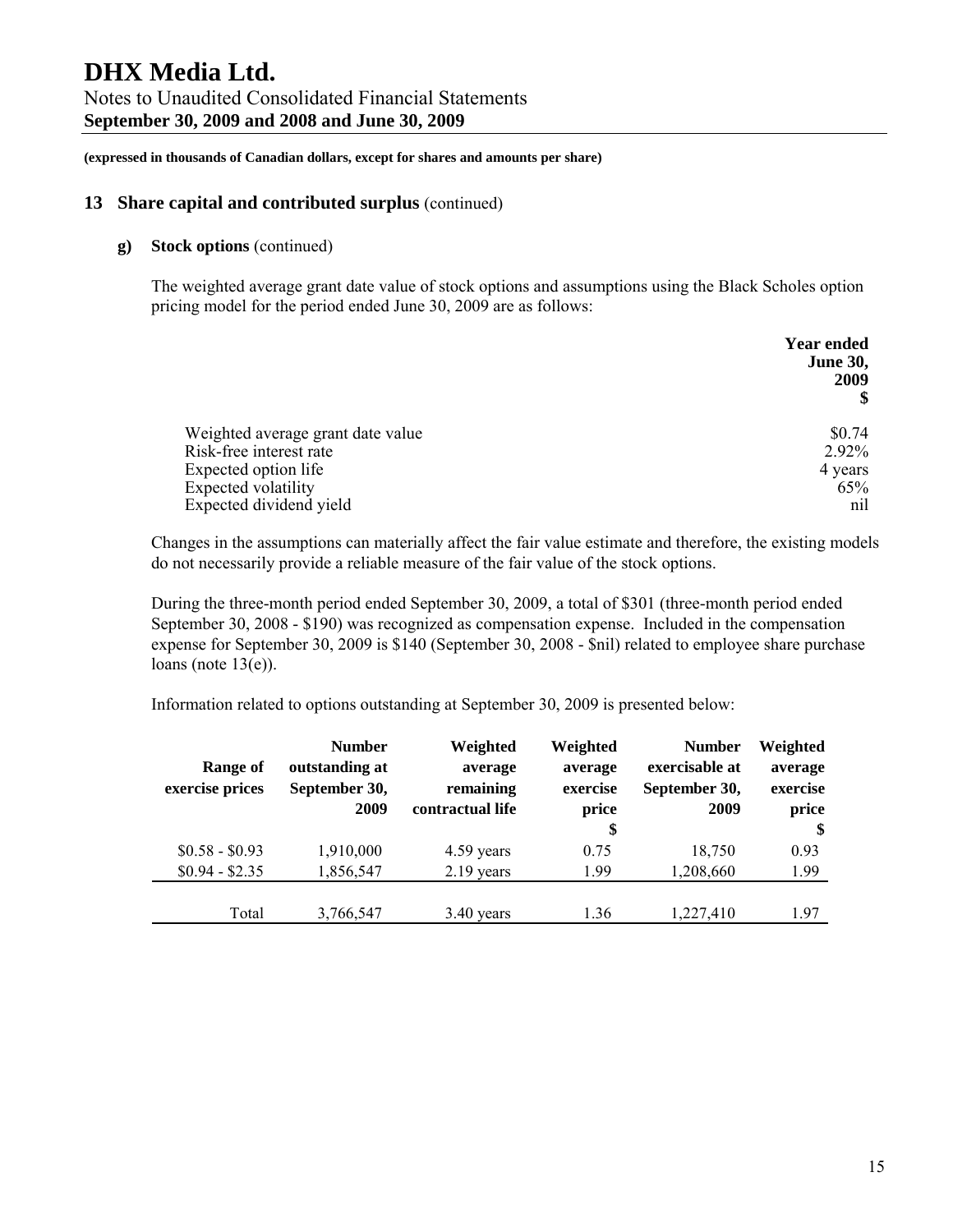**(expressed in thousands of Canadian dollars, except for shares and amounts per share)** 

#### **13 Share capital and contributed surplus** (continued)

#### **h) Put options**

Pursuant to financing provided by Media Fund (Atlantic) Ltd. ("Media Fund"), the Company granted to the new shareholders of Media Fund a right to have the Company purchase their common shares in exchange for common shares of the Company (the "put option") on a one-for-one basis. These put options are exercisable only if and when the Company obtains a public listing for its shares. The put options are automatically exercised on January 15, 2010, unless the holder rejects the put right. The Company has a buy-out right to acquire all of the Media Fund shares after obtaining a public listing unless more than 25 percent of the shareholders reject the put right.

The common shares of Media Fund are redeemable by January 15, 2010 since a listing of the Company has occurred. However, as these common shares of Media Fund are residual equity in Media Fund, these shares have been presented as non-controlling interest.

The put option was issued for no consideration. At September 30, 2009, 425,420 (June 30, 2009 - 425,420) shares in Media Fund carried the put option described above.

#### **14 Commitments**

The Company has entered into various operating leases for operating premises and equipment. The estimated future minimum payments under these operating leases in each of the next 5 years are as follows:

 **\$** 

| Year ending June 30, 2010 | 766   |
|---------------------------|-------|
| 2011                      | 1,040 |
| 2012                      | 784   |
| 2013                      | 494   |
| 2014                      | 521   |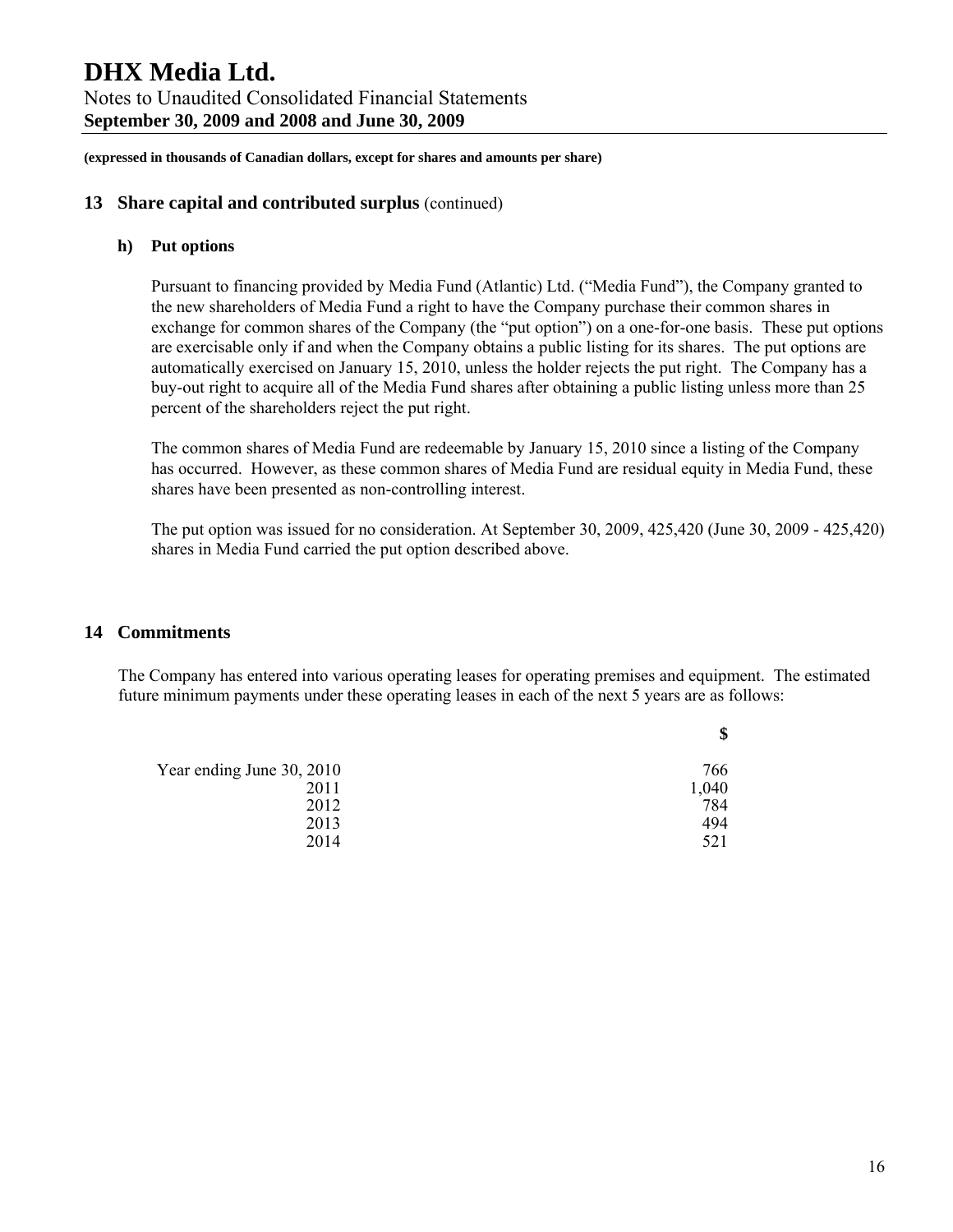### Notes to Unaudited Consolidated Financial Statements **September 30, 2009 and 2008 and June 30, 2009**

**(expressed in thousands of Canadian dollars, except for shares and amounts per share)** 

#### **15 Earnings per common share**

Earnings per common share are calculated as follows:

|                                                                 | For the<br>three-month<br>period ended<br>September 30,<br>2009 | For the<br>three-month<br>period ended<br>September 30,<br>2008 |
|-----------------------------------------------------------------|-----------------------------------------------------------------|-----------------------------------------------------------------|
|                                                                 | \$                                                              | \$                                                              |
| Net income and comprehensive before discontinued operations for |                                                                 |                                                                 |
| the period                                                      | 9                                                               | 610                                                             |
| Net income and comprehensive income for the period              | 9                                                               | 530                                                             |
| Weighted average number of common shares:                       |                                                                 |                                                                 |
| Basic                                                           | 44, 335, 222                                                    | 42,783,337                                                      |
| Diluted                                                         | 44,512,539                                                      | 42,783,337                                                      |
| Earnings before discontinued operations per common share:       |                                                                 |                                                                 |
| Basic                                                           | 0.00                                                            | 0.01                                                            |
| Diluted                                                         | 0.00                                                            | 0.01                                                            |
| Earnings per common share:                                      |                                                                 |                                                                 |
| Basic                                                           | 0.00                                                            | 0.01                                                            |
| Diluted                                                         | 0.00                                                            | 0.01                                                            |

The weighted average number of potentially dilutive instruments, comprised of shares issuable in respect of convertible warrants, stock options, and put options, for the three-month period ended September 30, 2009 is 177,317 (three-month period ended September 30, 2008 – nil).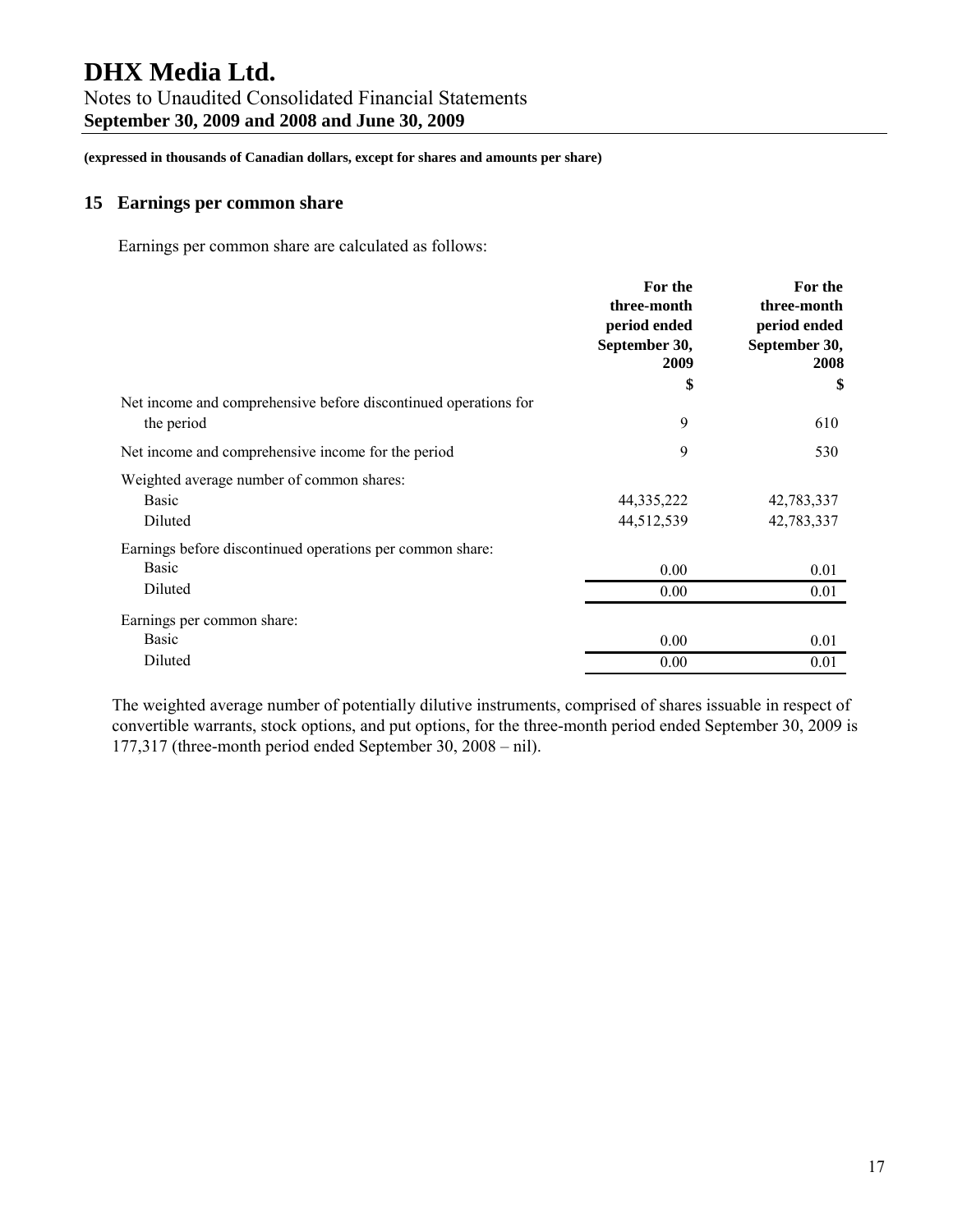Notes to Unaudited Consolidated Financial Statements **September 30, 2009 and 2008 and June 30, 2009** 

**(expressed in thousands of Canadian dollars, except for shares and amounts per share)** 

#### **16 Net change in non-cash working capital balances related to operations**

|                                                                 | For the<br>three-month<br>period ended<br>September 30,<br>2009 | For the<br>three-month<br>period ended<br>September 30,<br>2008 |
|-----------------------------------------------------------------|-----------------------------------------------------------------|-----------------------------------------------------------------|
| Decrease (increase) in amounts receivable                       | 5,700                                                           | (8,085)                                                         |
| Increase in prepaid expenses and deposits                       | (161)                                                           | (347)                                                           |
| Decrease in restricted cash                                     |                                                                 | 450                                                             |
| Increase (decrease) in accounts payable and accrued liabilities | (1,879)                                                         | 1,554                                                           |
| Decrease in deferred revenue                                    | (1.903)                                                         | (3,040)                                                         |
|                                                                 | 1,757                                                           | (9, 468)                                                        |
| During the period, the Company paid and received the following: |                                                                 |                                                                 |
| Interest paid                                                   | 188                                                             | 948                                                             |
| Interest received                                               | 91                                                              | 72                                                              |

#### **17 Revenues and segmented information**

The Company operates production entities and offices throughout Canada. In measuring performance, the Company does not distinguish or group its operations on a geographical or any other basis and, accordingly, has a single reportable segment for disclosure purposes and has the following sources of revenue:

|                                            | For the<br>three-month<br>period ended<br>September 30,<br>2009 | For the<br>three-month<br>period ended<br>September 30,<br>2008 |
|--------------------------------------------|-----------------------------------------------------------------|-----------------------------------------------------------------|
|                                            | \$                                                              | \$                                                              |
| Production revenue                         | 5,587                                                           | 14,108                                                          |
| Distribution revenue                       | 3,750                                                           | 1,455                                                           |
| Producer and service fee revenues<br>Other | 2,872<br>739                                                    | 1,026<br>282                                                    |
|                                            | 12.948                                                          | 16,871                                                          |